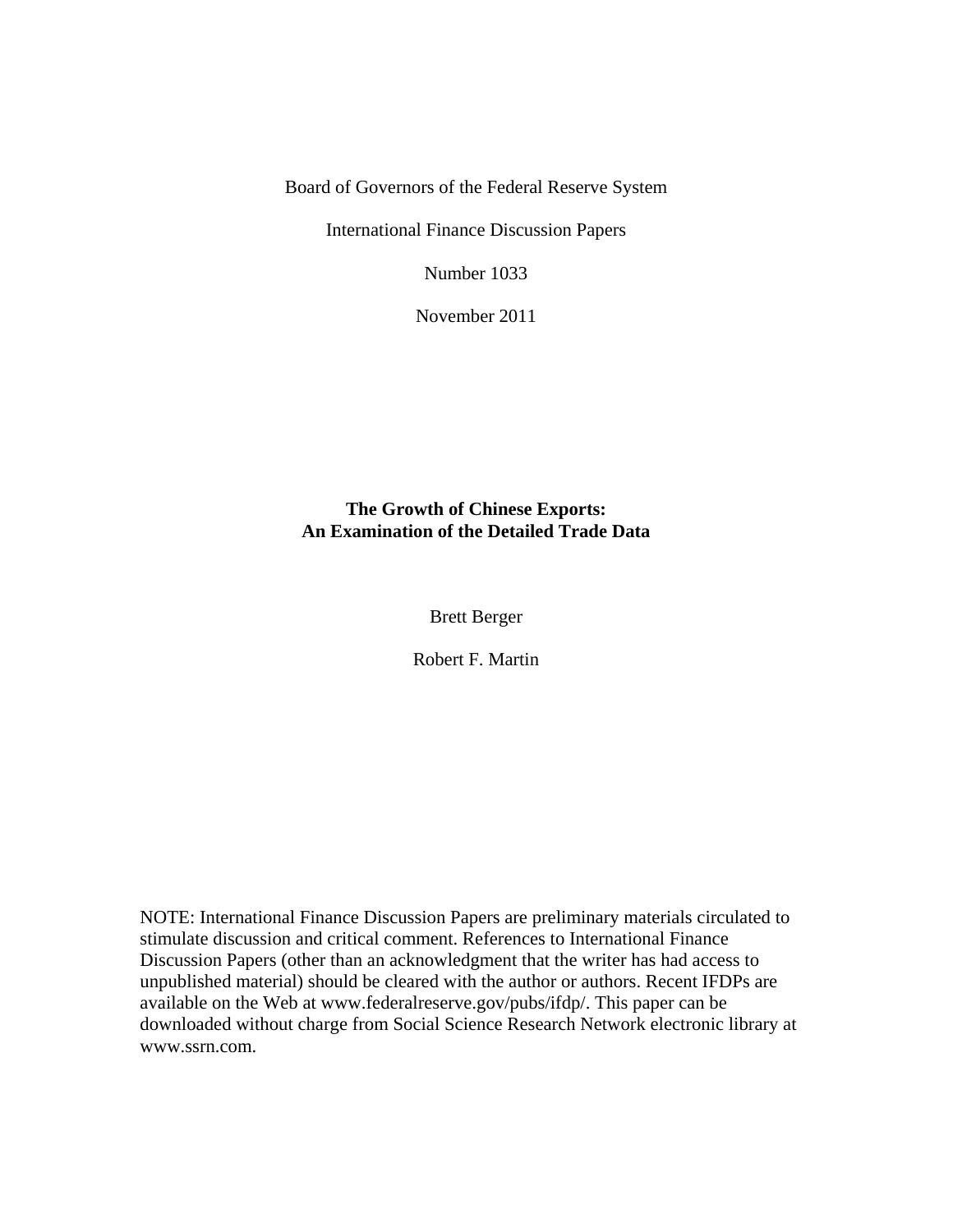# **The Growth of Chinese Exports: An Examination of the Detailed Trade Data**

Brett Berger\* Robert F. Martin\*

**Abstract**: Over the past decade, Chinese exports have boomed, increasing far faster than GDP growth. What can account for this explosion? Our paper uses finely detailed Chinese export data (8-digit HS codes) combined with U.S. trade data to explore this question. Although exchange rate policy clearly boosted the trade surplus, and the structure of the economy, e.g. abundant cheap labor, encouraged investment, these alone cannot account for the changing composition and acceleration of exports. We find that the growth in exports is most likely a product of effective Chinese industrial policy and fortuitous timing. The detailed trade data reveal that key "new" technology goods, such as cell phones, LCD screens, and laptops played a critical role.

Finally, we use the data to examine the relationship between Chinese exports and global manufacturing, in particular U.S. manufacturing employment. We find that increased Chinese competition in both domestic and U.S. export markets likely lowered U.S. manufacturing employment between 2000 and 2007. Chinese policy is not, however, wholly responsible. Some job losses, such as in textile production, were no doubt the result of China's natural comparative advantages, while other U.S. job losses are attributable to relatively low investment and slow GDP growth in the United States following the 2001 recession.

Keywords: China, trade, manufacturing

JEL classification: F12, F40, E65

\*The authors are economists in the International Finance Division of the Federal Reserve Board. The views in this paper are solely the responsibility of the authors and should not be interpreted as reflecting the views of the Board of Governors of the Federal Reserve System or of any other person associated with the Federal Reserve System.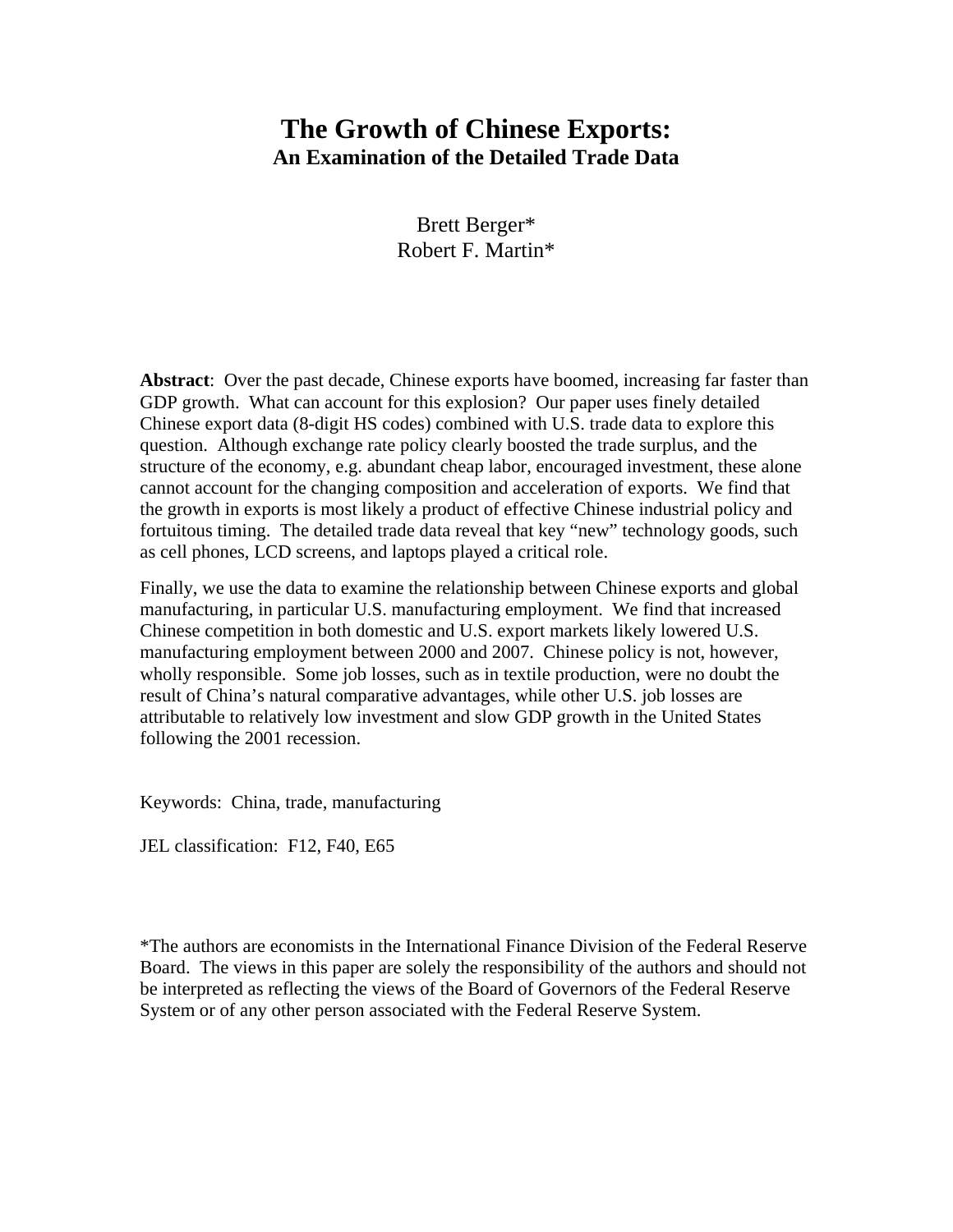#### **INTRODUCTION**

Between 2000 and 2007, the value of Chinese exports more than quadrupled and rose from 20 percent to 35 percent of GDP (Figure 1). Imports failed to keep pace and the Chinese economy became more dependent on external demand; the current account surplus, mirroring the trade surplus, ballooned from less than 2 percent of GDP to a peak of 10 percent.





Although other economies have had success utilizing an export-led growth strategy, such success in a country of China's size is unprecedented. In 2009, China became the largest global exporter and in 2010 passed Japan as the second largest economy in the world.<sup>1</sup> How was China able to accomplish this goal? In this paper, we use finely detailed trade data to differentiate amongst the various reasons given for China's rapid growth of exports. The reasons for China's success also shed light on the effects China's export boom have had on the manufacturing sectors of other countries.

The data make clear that no one story, such as an undervalued exchange rate, can explain the surge in growth, as the growth was concentrated in specific sectors textiles/apparel/furniture, metals (steel), and machinery—and within the machinery sector, growth was highly concentrated in specific products. Thus to answer the question of why exports boomed, one must answer why these particular sectors and products experienced outsized growth relative to others.

Textile and apparel producers benefited from the expiration of restrictive trade agreements, and these sectors along with furniture producers were also disproportionately aided by China's entry into the World Trade Organization, which allowed the country to take greater advantage of its vast pool of low-skill labor. Heavy industry, such as steel production, benefited from energy and capital subsidies, as well as from reform of state-

<u>.</u>

Source: China National Bureau of Statistics.

<sup>&</sup>lt;sup>1</sup> Exports and GDP measured in U.S. dollars at market exchange rates.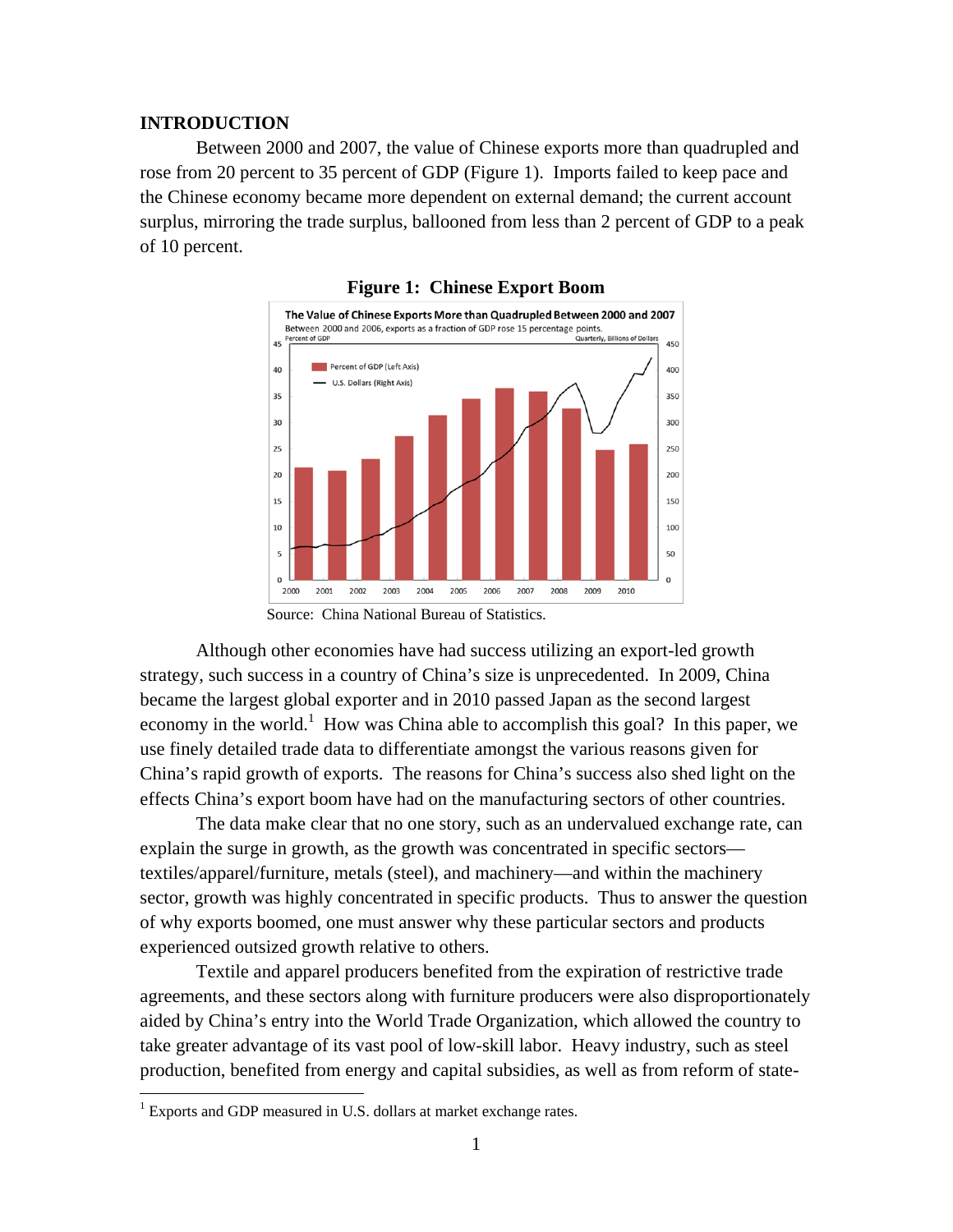owned-enterprises (SOEs), whose new profitability translated into a rapid expansion of capacity.

A key contribution of this paper is to shed some light on machinery exports. Aggregate trade data show that machinery exports accounted for almost half of Chinese export growth between 2000 and 2007. This has been cited by some as evidence of Chinese mercantilism, under the assumption that a developing country is unlikely to be an exporter of capital goods without official support. However, the highly disaggregated Chinese trade data, compiled by hand for this paper, show that the growth of Chinese machinery exports was concentrated in a few specific high-tech goods—cell phones, LCD displays, laptops, and integrated electronic circuits—not the prototypical examples of capital goods.

Although, we attribute some of the success of Chinese high-tech exports to industry-specific supports, such as the establishment of science parks, China's export boom likely would not have been achievable without a healthy dose of good luck in terms of timing. Global demand skyrocketed over this period for products based on these technologies, and Chinese producers were particularly well placed to take advantage: China's own domestic market became a key source of demand; labor costs in neighboring high-tech producers were on the rise; and, investment in the West, particularly in the high-tech sector, was severely impaired from the 2001 recession.

As Chinese exports surged, we find that China's gains in global manufacturing came primarily at the expense of advanced economies, with the U.S. share falling the most. As part of our examination of the effect on the United States, we look at manufacturing employment and conclude that the rise in Chinese exports led to some employment losses in certain sectors, but subpar GDP growth and investment were the principal factors behind the lack of a rebound in manufacturing employment following the 2001 recession.

The welfare implications for the United States of the increase in Chinese exports is beyond the scope of this paper, but it is important to note that it is not at all clear that the costs outweighed the benefits. The cost in loss of jobs is obvious, but the benefits included lower prices, more rapid adoption of new technology, and efficiency gains from the removal of trade barriers and through increased competition.

The paper is organized in 4 sections. Section 1 gives some background on the evolution of the Chinese economy and the factors that led to the boom in exports. This section examines Chinese exports at the readily-available 2-digit level of the Harmonized Commodity Description and Coding System (HS), which has been adopted by most countries. Section 2 uses 8-digit HS codes to delve further into the details of Chinese trade. Section 3 examines other countries' manufacturing sectors over the period, with a focus on the United States. Section 4 speculates on the implications of our research for the prospects of future Chinese export growth following the 2009 financial crisis. Section 5 concludes.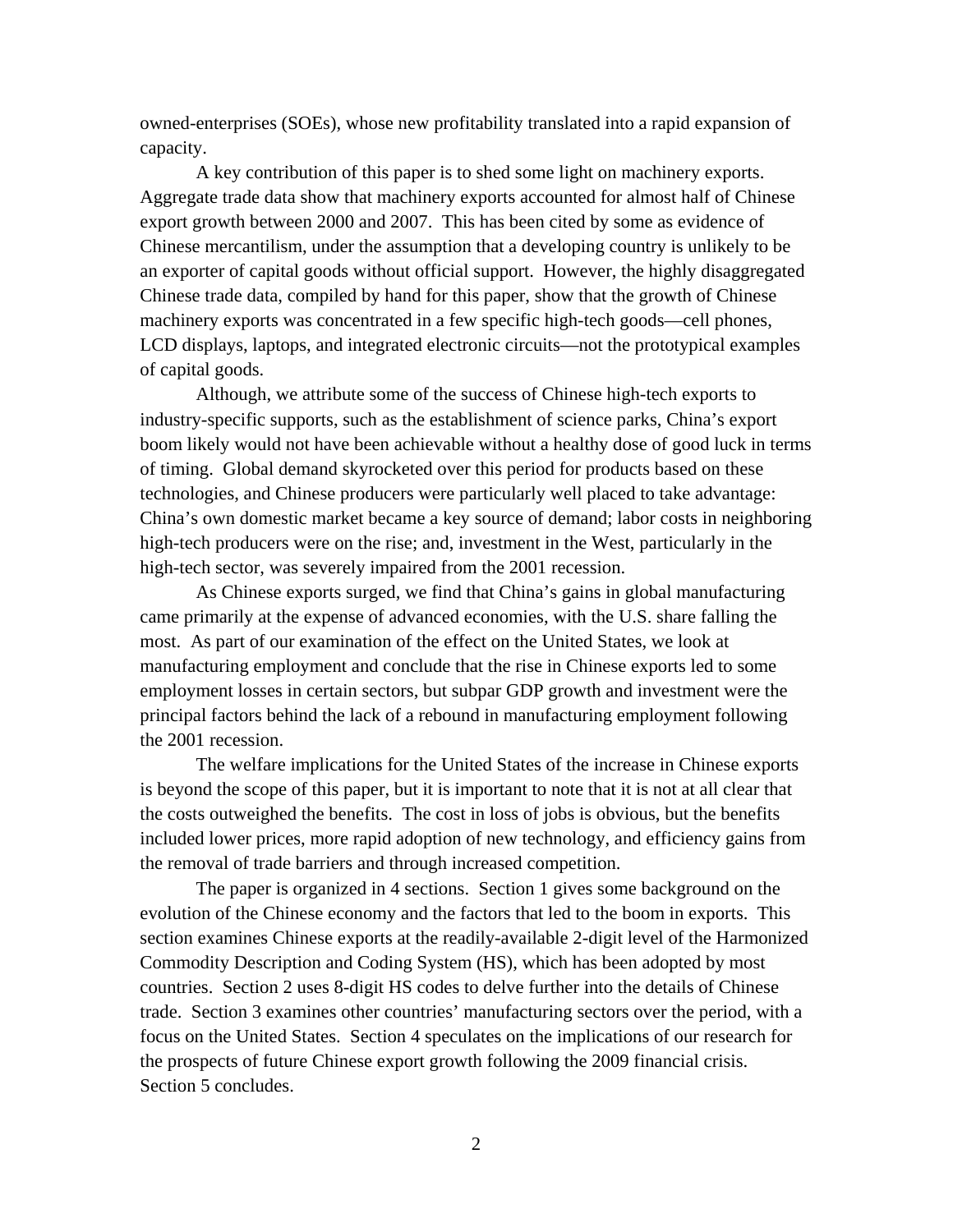## **SECTION 1: THE GROWTH OF CHINESE EXPORTS: AN INITIAL LOOK**

In the three decades since economic reforms were enacted in the late 1970s, China has experienced a remarkable period of consistently robust economic growth, with real GDP increasing 23-fold since 1977. The composition of growth, however, has evolved away from consumption over this period. Household consumption fell from an already low 50 percent of GDP in the early 1980s to around 35 percent by the mid-2000s as investment soared and the economy became more export-oriented. This process accelerated significantly at the start of the new millennium. In 2000, China's exports, measured in dollars, were a third of those of the United States and around half of those of Japan and Germany. By 2009, China had become the largest exporter in the world.

Figure 2 sets the stage by showing, even at a fairly aggregated level, that Chinese exports growth was relatively concentrated in a few sectors. This growth was dominated first and foremost by machinery exports (HS categories 84 and 85), which accounted for about 45 percent of export growth. Textiles/furniture and metals accounted for 15 percent and 11 percent, respectively. The rest of this section examines each of the major categories of Chinese export growth.



#### **Figure 2: China's Export Growth is Concentrated in a Few Sectors**

Source: China Customs (from CEIC) and U.S. Census Bureau.

# Textile, Apparel, and Furniture Exports<sup>2</sup>

<u>.</u>

These categories of exports grew 220 percent from 2001 through 2007. No doubt, trade policy was a primary cause. Prior to China's entry into the World Trade Organization (WTO) in December 2001, China faced prohibitive tariffs and constraining quotas in textile/apparel and furniture markets. The production of these goods is

<sup>&</sup>lt;sup>2</sup> This section includes HS categories 42, 51, 52, 58, 60, 61, 62, 63, 64, 94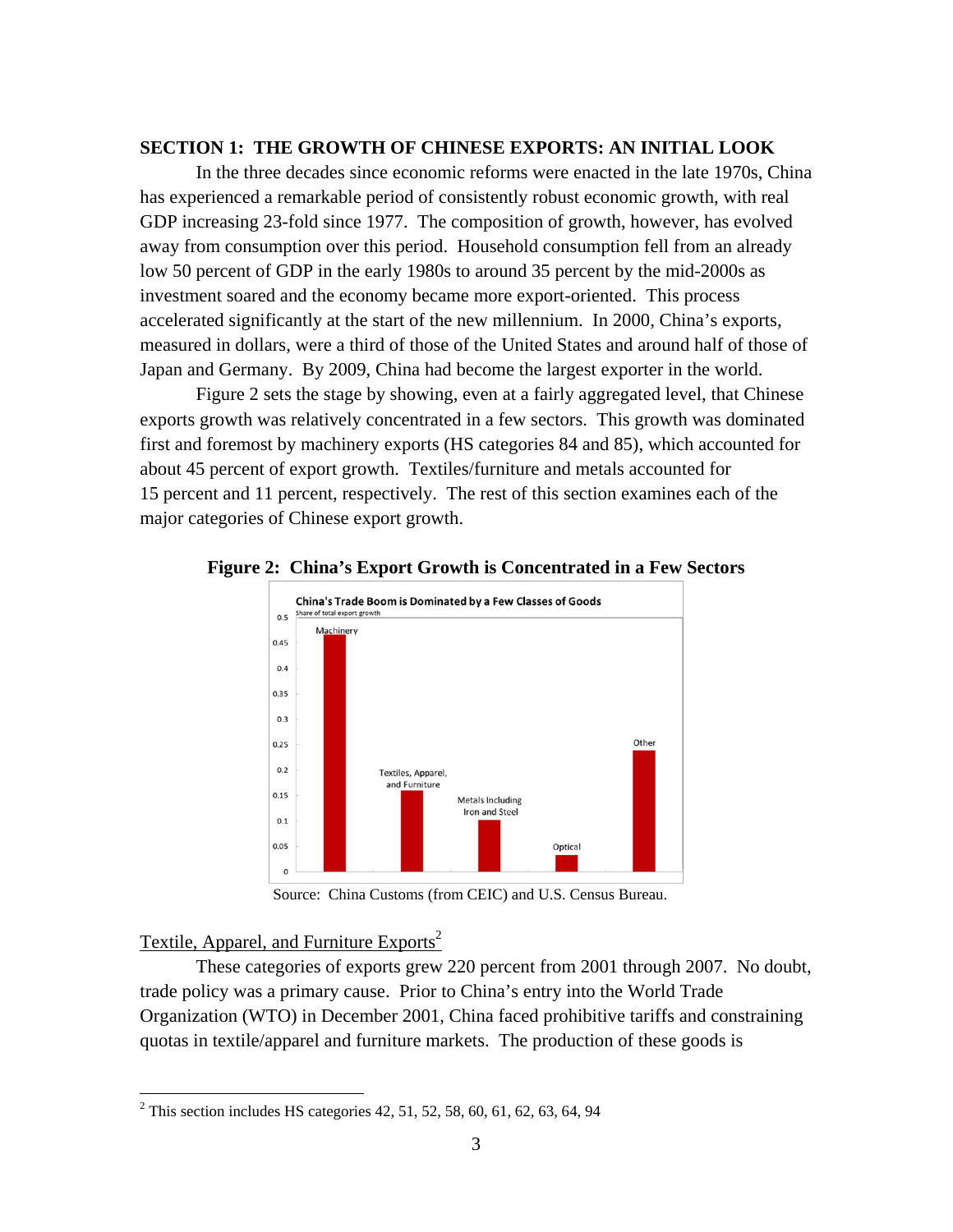intensive in low-skilled labor, an area in which China has an obvious natural comparative advantage.

Until 2005, Chinese exports of apparel and textiles were limited by a series of gradually less constraining multilateral agreements—the Multifiber Arrangement (MFA, through 1995) and subsequently the Agreement on Textiles and Clothing (ATC). Without these agreements, China's enormous supply of cheap labor likely would have led to a much larger share of the global market earlier. Indeed, Brambilla et al. (2009) found that China was constrained more than any other nation by these agreements. Consequently, when the MFA expired, textile and apparel export growth from China rose rapidly, and surged further with the expiration of the ATC. As China gained market share, exports from most other regions declined.



**Figure 3: U.S. Furniture Imports (HS 94)** 

Source: U.S. International Trade Commission Dataweb.

Chinese furniture exports (HS 94), began to increase rapidly back in the early 1990s and accelerated in the 2000s. Some of this production was shifted from Taiwan, which accounted for a large share of global furniture exports in the early 1990s. By 2007, Taiwan's share of U.S. furniture imports had fallen to 2 percent and China was by far the largest source.

# Metal $s^3$

 $\overline{a}$ 

By 2000, China was already the largest producer of steel, but output was only 25 percent higher than either Japan or the United States (Figure 4). But by 2009, China was producing  $6\frac{1}{2}$  times more steel than second place Japan and almost 10 times more than the United States, each of whom have experienced large declines in steel production

<sup>&</sup>lt;sup>3</sup> The metals section includes HS categories 28, 72, 73, 74, 76, 79, 83.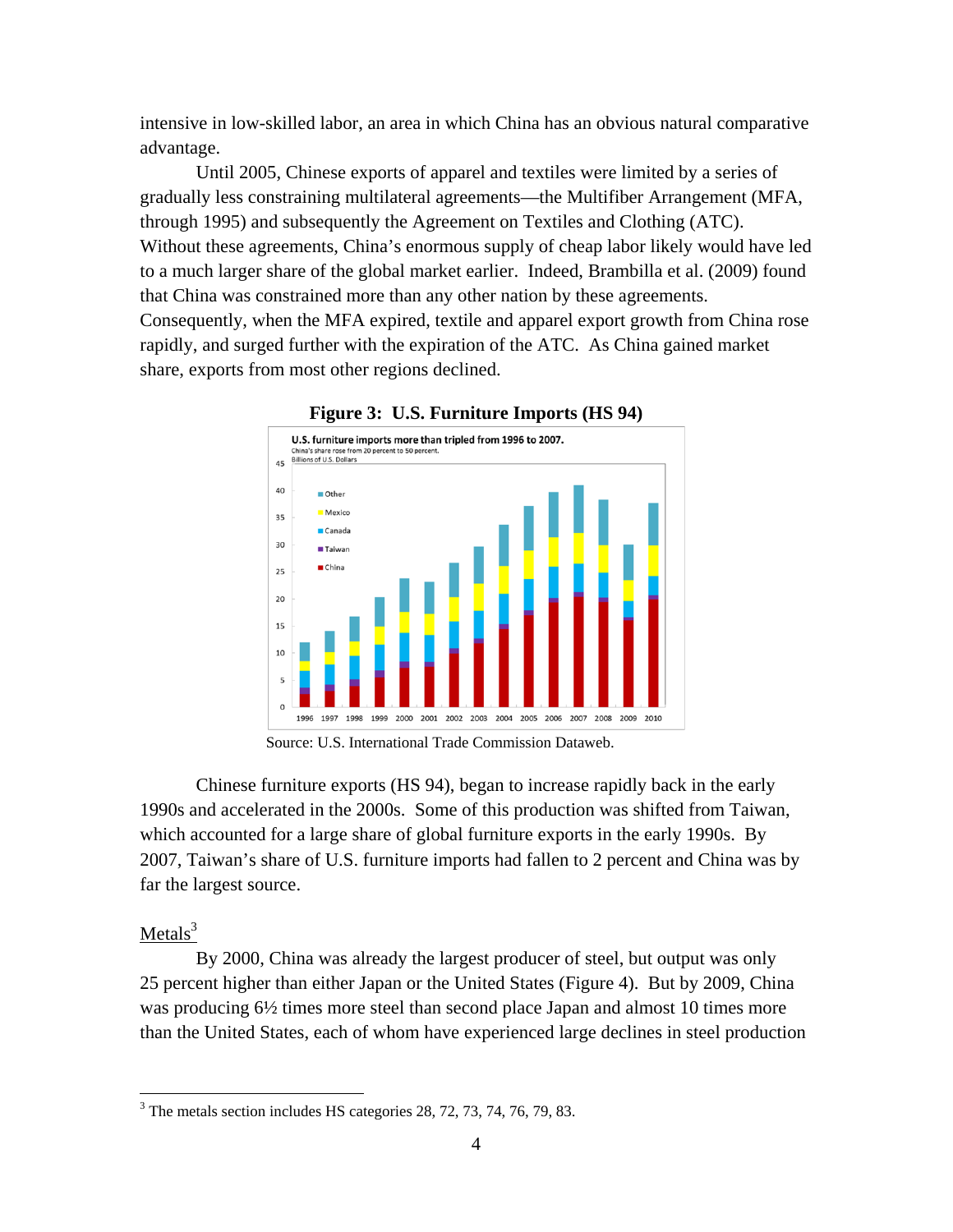since the beginning of decade. $4$  Overall, Chinese metals exports grew 630 percent from 2001 through 2007. Why would a developing country with an enormous supply of labor experience some of its greatest export growth in a capital and energy intensive industry?



#### **Figure 4: Global Steel Production**

First, energy prices were heavily managed by the government and significantly subsidized. As the 2006 U.S. Manufacturing Energy Consumption survey confirms, steel and aluminum production are among the largest industrial energy consumers in terms of energy per dollar of value added.<sup>5</sup> Second, the cost of capital for SOEs, which dominate China's heavy industry, was extremely low. SOEs had ready access to bank borrowing at low interest rates because of implicit government backing. Third, the SOEs made substantial strides in improving efficiency and lowering costs. Hsieh and Klenow (2009) estimate that improvements in resource allocation account for about 2 percentage points per year of Chinese total factor productivity growth between 1998 and 2005.

Reform of the SOEs began in the mid-1990s and dismantled the "iron rice bowl," the system of housing, pensions, and health care that accompanied SOE employment. As a result, the SOEs, which were money-losers in the decades prior to reform, began earning substantial profits for the first time. Since SOEs did not pay dividends to the government, they piled up retained earnings and generally had few options but to reinvest the earnings in expanding capacity. This fed a circle in which profits led to greater capacity and still greater profits. From 1995 to 2000, China's steel industry averaged \$400 million in annual operating profits and crude steel production rose at an average pace of 6 percent per year. Beginning in 2000, profits and production began to rise rapidly in tandem—profits climbed from \$2 billion in 2001 to more than \$21 billion in

 $\overline{a}$ 

Source: Steel Statistics Yearbook 2010.

<sup>&</sup>lt;sup>4</sup> Based on data from the World Steel Association (www.worldsteel.org), Steel Statistical Yearbook 2009.<br><sup>5</sup> http://www.eia.doe.gov/emeu/mecs/mecs2006/2006tables.html (Tables 1.1 and 6.3)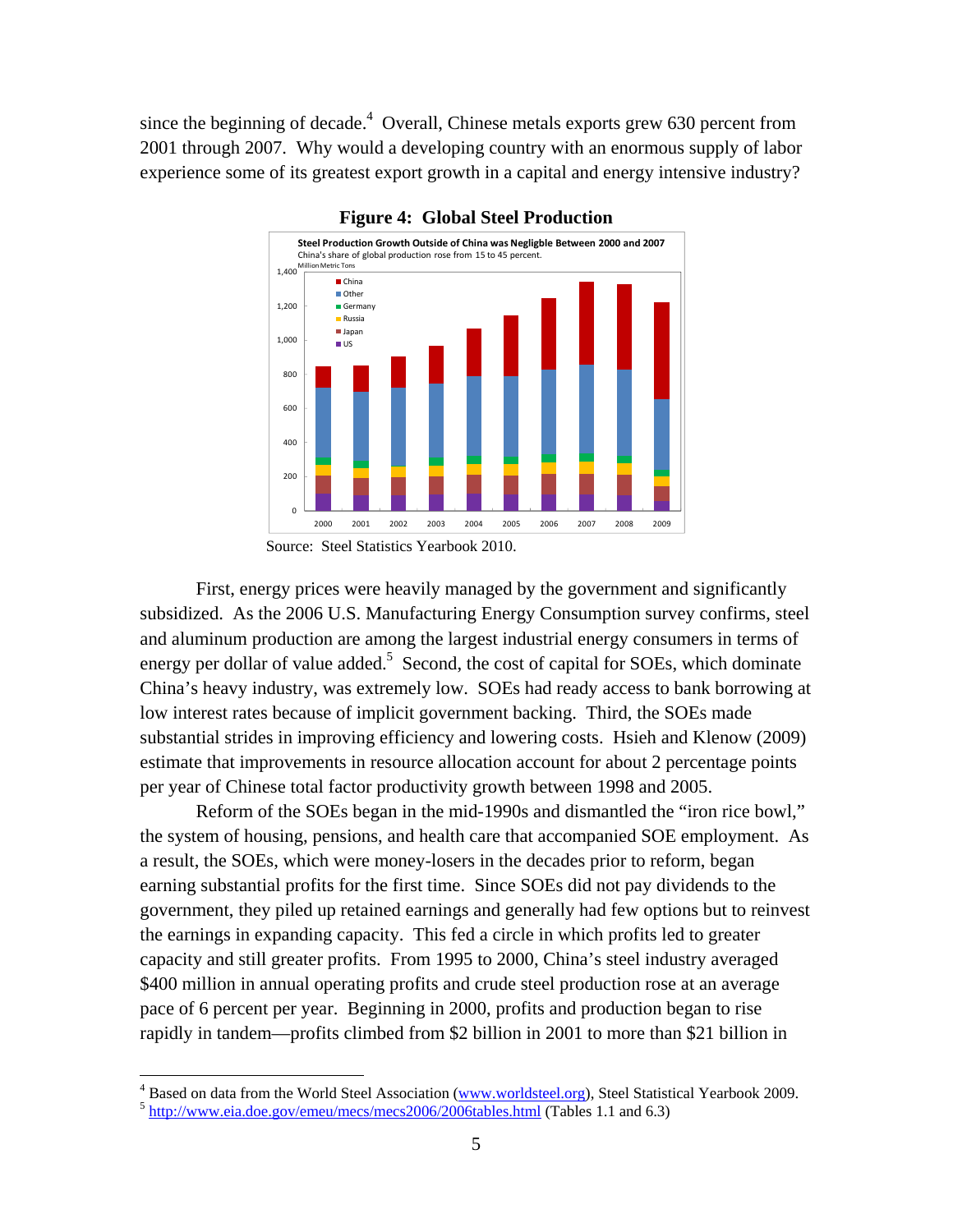2007, and crude steel production rose at an average annual rate of 25 percent. Given the incentive structure, i.e. subsidized inputs and political approval of output growth, this reinvestment was optimal from the perspective of Chinese steel producers. Domestic demand could not absorb this massive production growth and China went from being a net importer of steel, as late as 2004, to the largest net exporter in the world.

## Machinery<sup>6</sup>

This category of exports grew 520 percent from 2001 through 2007 and, as noted earlier, accounted for roughly 45 percent of China's total export growth. A wide range of economists have attributed much of these gains to China's most visible trade policy, its exchange rate regime. For much of the decade, the renminbi was pegged to the U.S. dollar, and, as evidenced by China's massive accumulation of foreign exchange reserves, authorities have intervened heavily to keep it from appreciating. But the detailed trade data, discussed in the next section, indicate that this was likely not the primary factor in the growth of China's machinery exports as growth was concentrated in a few select products, whereas the exchange rate would be expected to have a broader effect by lowering the prices of Chinese goods generally.

# **SECTION 2: Machinery Exports: The Devil in the Details7**

In order to understand the growth of Chinese machinery exports, we now turn to the detailed trade data. Figure 5 shows exports of the machinery categories and the optical category (HS 90) at the 4-digit level; on the left is data for 2002 and on the right is data for 2007. As the figure illustrates, growth in the machinery categories was highly concentrated in high-tech goods. Digging even deeper, the 8-digit categories, shown in Figure 6, reveal that the growth of machinery exports was dominated by four products cell phones, liquid crystal displays (LCDs), integrated electronic circuits, and laptops which together accounted for more than a third of the growth.

This concentration of export growth argues against China's exchange rate regime playing the major role. The exchange rate should have a more-or-less even handed influence across China's export industries, as all goods are made relatively cheaper, and therefore it is not a plausible explanation for the outsized growth of particular categories. Instead, the influence of the exchange rate can perhaps best be seen in the wide range of smaller bars in Figure 4. Most subcategories of machinery exports increased significantly over the period, but their growth was dwarfed by a few categories for which we have special stories. For this reason, we believe papers that explain Chinese trade using more aggregated data, such as Ahmed (2010), Marquez and Schindler (2007), and Thorbecke and Smith (2010) likely overestimate the importance of the exchange rate. But even using the relatively high elasticities common in the literature, the exchange rate

 $\overline{a}$ 

 $^6$  The machinery section includes HS categories 84 and 85.

 $<sup>7</sup>$  In this section we use data from the China Customs Statistical Yearbooks for 2002 and 2007.</sup>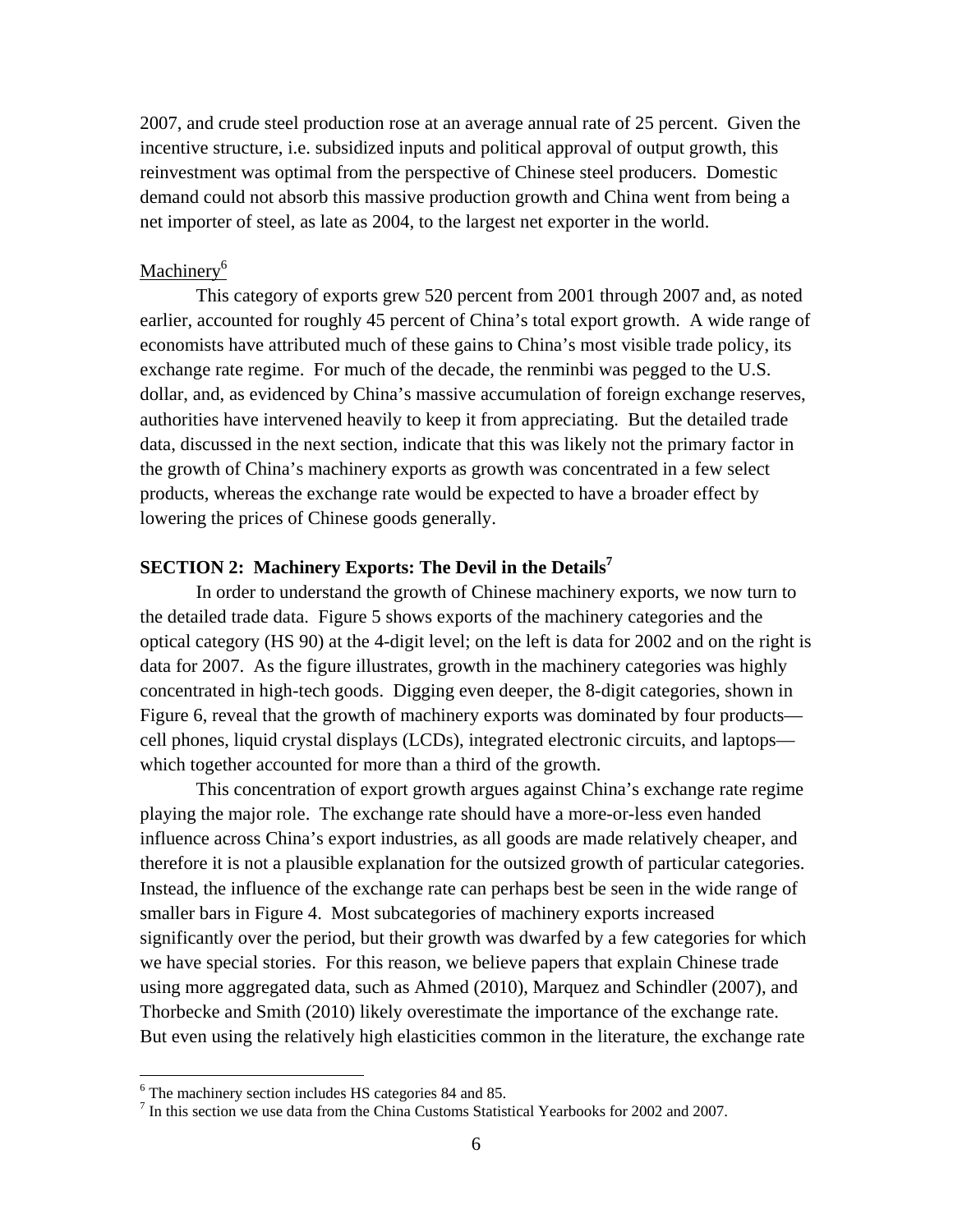

#### **Figure 5: Within 4 and 8 Digit HS Categories Exports are even more Concentrated**

Source: China Customs Statistical Yearbooks, 2002 and 2007.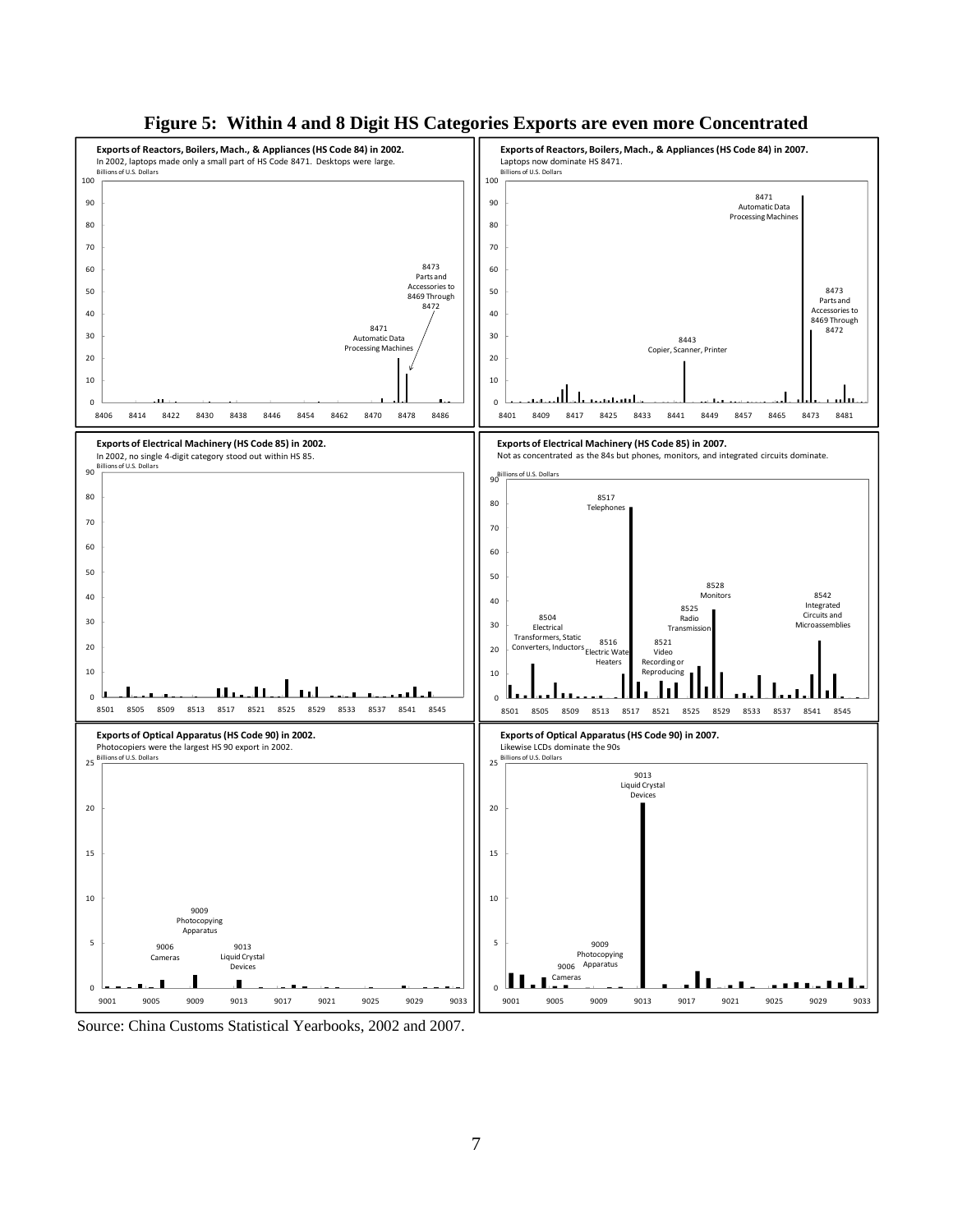



Source: China Customs Statistical Yearbooks, 2002 and 2007.

would still account for only a minority of machinery export growth over the period. For example, assuming the renminbi became 30 percentage points more undervalued from 2001 to 2007 and the elasticity of Chinese exports was 1½, then the exchange rate would have accounted for less than 10 percent of machinery export growth.

For laptops, cell phones, LCDs, and integrated electronic circuits, China became the dominant global manufacturer and exporter because these products share characteristics that turned out to favor China. First, they are by-and-large "new" products. Though laptops and cell phones have been around for more than twenty years, each succeeding generation incorporates new technologies and production methods. Hence, there was an opportunity for new participants to enter the market and the need for established participants to open new facilities. Second, these products require large capital investments which were likely a barrier to entry for many firms. In particular, high-tech firms in the United States, reeling from the dot-com bust and a capital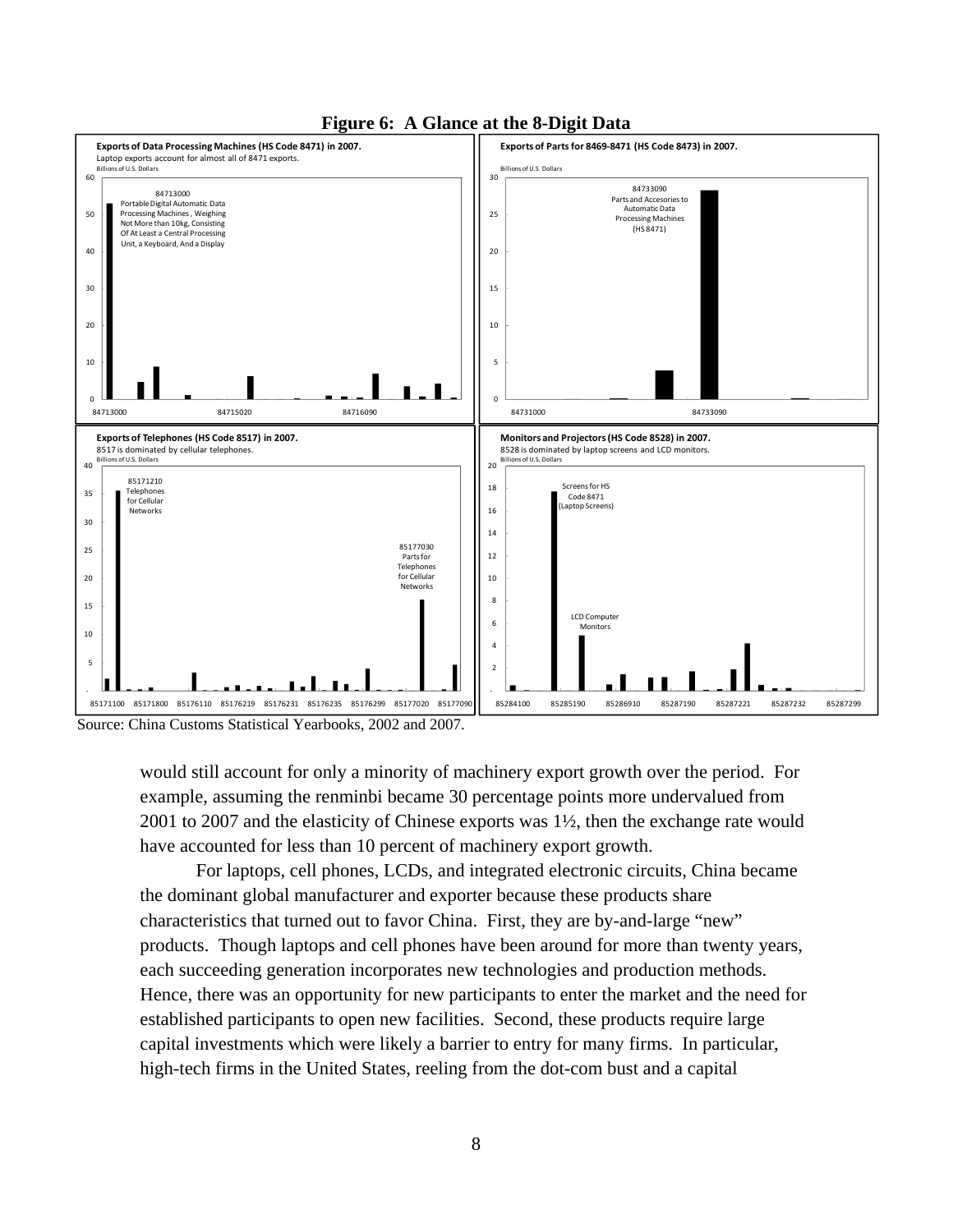overhang, were not well positioned to invest. In contrast, Chinese firms and other Asian firms, several years removed from the Asian financial crisis, were better positioned. Third, existing production of related technologies was dominated by Japan and China's newly industrialized neighbors, such as Taiwan and Korea, which had historically dominated China's foreign direct investment and where labor costs were rising. Fourth, there was an explosion in global demand for these products which came to dominate their broader market categories—computers, phones, televisions and computer monitors. Fifth, the leader in the booming global demand for these products was China's own domestic market, where urban disposable income more than doubled between 2001 and 2007.

#### Reactors, Boilers, Machinery and Appliances (HS 84)

Returning to Figure 5, the top two panels show the 4-digit subcategories of HS 84 in 2002 and 2007, respectively. The top-left panel looks empty using the scale needed to show the 2007 data, shown to the right. Growth in computers (HS 8471) and associated parts (HS 8473) dominate, accounting for 52 percent of the total growth in HS 84.

These two categories were the largest in 2002 as well, but the composition of the computers making up the categories changed drastically over the period. Portable computers (i.e. laptops) made rapid gains in market share, relative to the traditional desktop computer, over the past decade. In 2002, laptops accounted for 7 percent of HS 8471 exports. By 2007, its share had surged to 42 percent. As shown in the upper left panel of Figure 6, portable computers (HS 84713000) were by far the largest subcategory of HS 8471. Similarly, parts and accessories for HS 8471 (HS 8473090) were the largest subcategory of HS 8473 (top right panel).





Source: U.S. International Trade Commission Dataweb.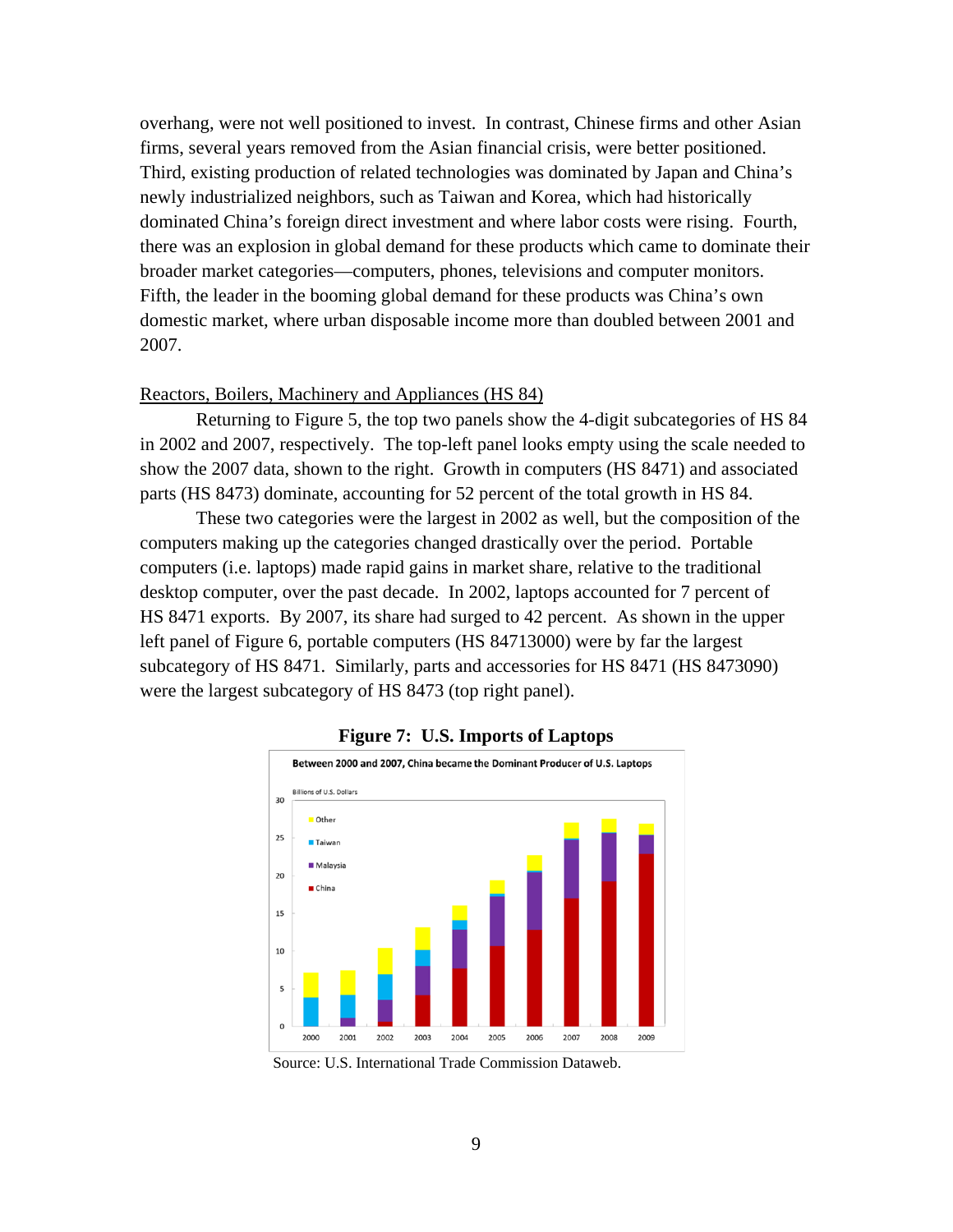From 2000 to 2007, during China's export boom, global shipments of personal computers grew 105 percent, with laptops accounting for 47 percentage points of the growth. $8 \text{ In } 2009$ , portable computers were estimated to have accounted for the majority of computer shipments for the first time.<sup>9</sup> At the same time, China became the largest producer of laptops, surpassing Taiwan, which had accounted for 64 percent of global laptop production in  $2002.<sup>10</sup>$ 

The surge in Chinese exports of laptops was not primarily a case of mainland production displacing other producers, but this was part of the story. Figure 7 shows U.S. imports of laptops by country of origin and reflects the move away from Taiwanese production of laptops to the mainland. In 2000, Taiwan accounted for more than 50 percent of U.S. laptop imports, whereas China accounted for less than ¼ percent. By 2007, China accounted for 63 percent of U.S. imports of laptops, and by 2009 it accounted for 85 percent. Indeed, since 2007, Malaysia and China have accounted for more than 90 percent of U.S. imports of laptops. Nevertheless, through 2007, the value of non-Chinese imports actually increased as the overall market for laptops expanded more rapidly than Chinese imports. Given the price declines in portable computers over this period, real shipments grew much faster still. According to China's National Bureau of Statistics (NBS), Chinese production of microcomputers increased from 7 million units in 2000 to 143 million units in 2007.

Government polices helped nurture domestic capabilities in consumer electronics and other advanced areas that would most likely not have developed in their absence (Rodrick (2006)). China's laptop industry, for example, was aided by the creation of "science parks," the development of which have been instrumental in the surge of Chinese high-tech exports generally. Although these parks were originally formed to promote indigenous innovation, they evolved to depend more on foreign investment and technology transfer. As noted in Sutherland (2005), in 2000, the Ministry of Science and Technology and Ministry of Foreign Trade approved a trial for about a third of the parks to become "high-technology export bases." Now, all of the parks have a bias toward this type of production. Foreign investment is drawn to these parks in particular by preferential tax policies. In addition, cheaper labor was a draw for high-tech investment, as in the case for Taiwanese laptop producers. As shown in Figure 8, between 1995 and 2000, Taiwanese labor costs in computer, electronic, and optical manufacturing rose by more than a third. As high-tech production moved to the mainland, wage growth in Taiwan slowed. Foreign firms were also drawn to China because of the potentially huge

 $\overline{a}$ 

<sup>&</sup>lt;sup>8</sup> Laptop sales data from Computer Industry Almanac (www.c-i-a.com/pr0707) and Gartner (http://www.gartner.com/it/products/newsroom/index.jsp) 9 International Data Corporation (IDC).

http://www.idc.com/getdoc.jsp?sessionId=&containerId=prUS22383910

 $^{10}$  http://english.peoopledaily.com.cn/200401/08/print20040108 132140.html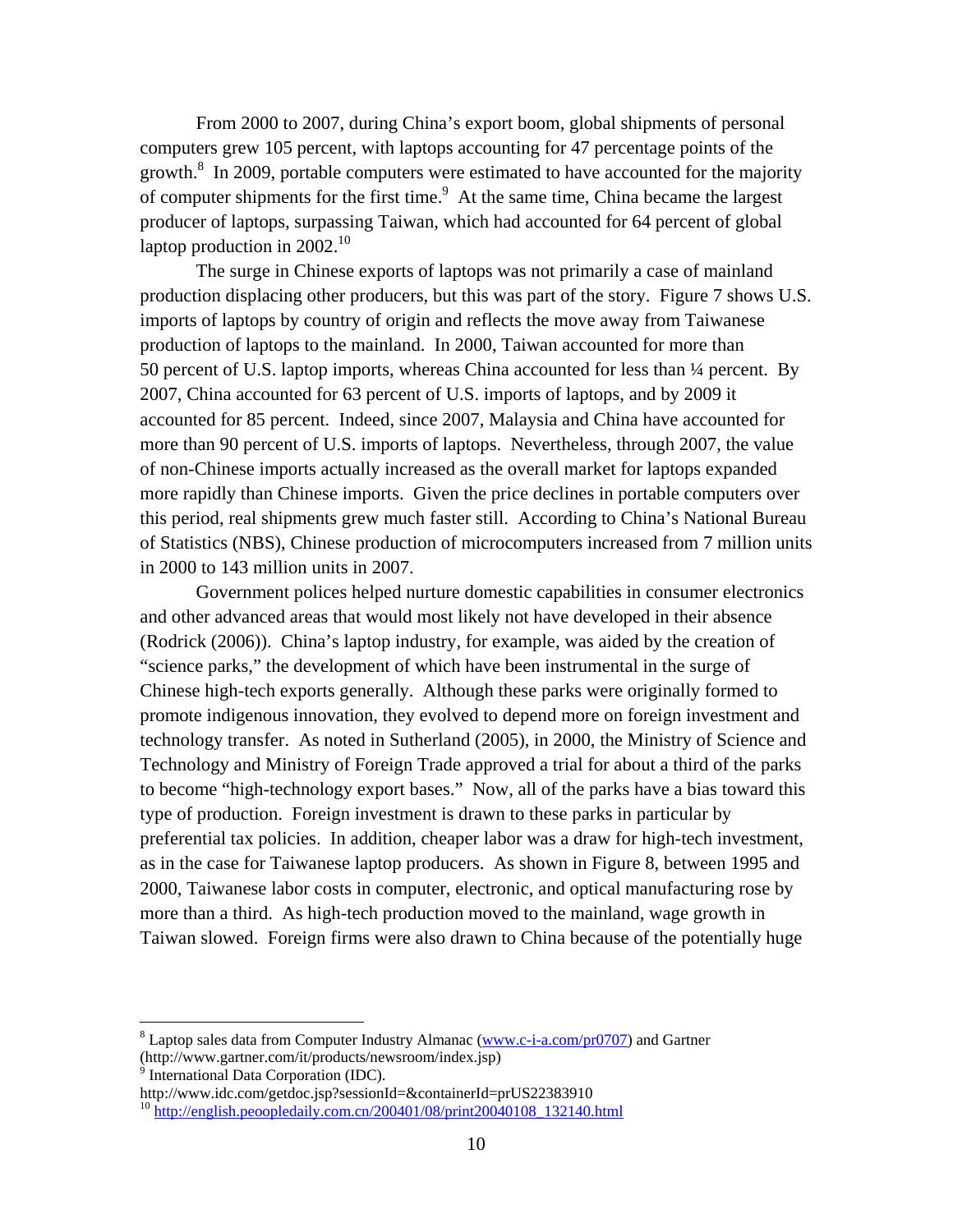domestic market. The Chinese market soared from 21 million personal computers in use at the end of 2000 to 86 million in 2007, second to only the United States.<sup>11</sup>

Chinese laptop exports illustrate one of the primary points of Amiti and Freund (2010), the only other paper we are aware of that used detailed Chinese Customs statistics. Using 6 and 8-digit HS codes, they concluded that Chinese export growth was mainly accounted for by growth in trade of existing products. Laptops were an existing product, with the first laptop computers manufactured in the early 1980s. However, new technology for producing LCD screens, new integrated electronic circuits, along with the widespread adoption of wireless technology, moved the laptop from a business-only luxury to a household consumable. In this sense, laptops were a new good in the 2000s.





## Electrical Machinery (HS 85)

<u>.</u>

Electrical machinery exports (HS 85, the middle panels of Figure 5) also grew as the result of new goods. The growth is not quite as concentrated as in HS 84, but it is still dominated by three product categories, phones (HS 8517), monitors and televisions (HS 8528), and integrated electronic circuits (HS 8542). Moreover, the 8-digit data (bottom panels of Figure 6) show that the growth in these categories was also almost wholly accounted for by cell phones, liquid crystal displays (LCDs), and microprocessors and memory. LCD technology also accounted for the majority of the surge in the optical apparatus (HS 90) category (the bottom panels of Figure 5). As was the case with laptops transforming the computer market, cell phones and LCDs revolutionized the telephone, television, and computer monitor markets.

<sup>&</sup>lt;sup>11</sup> Computer Industry Almanac. www.c-i-a.com/pr0608.htm. www.c-i-a.com/pr0701.htm.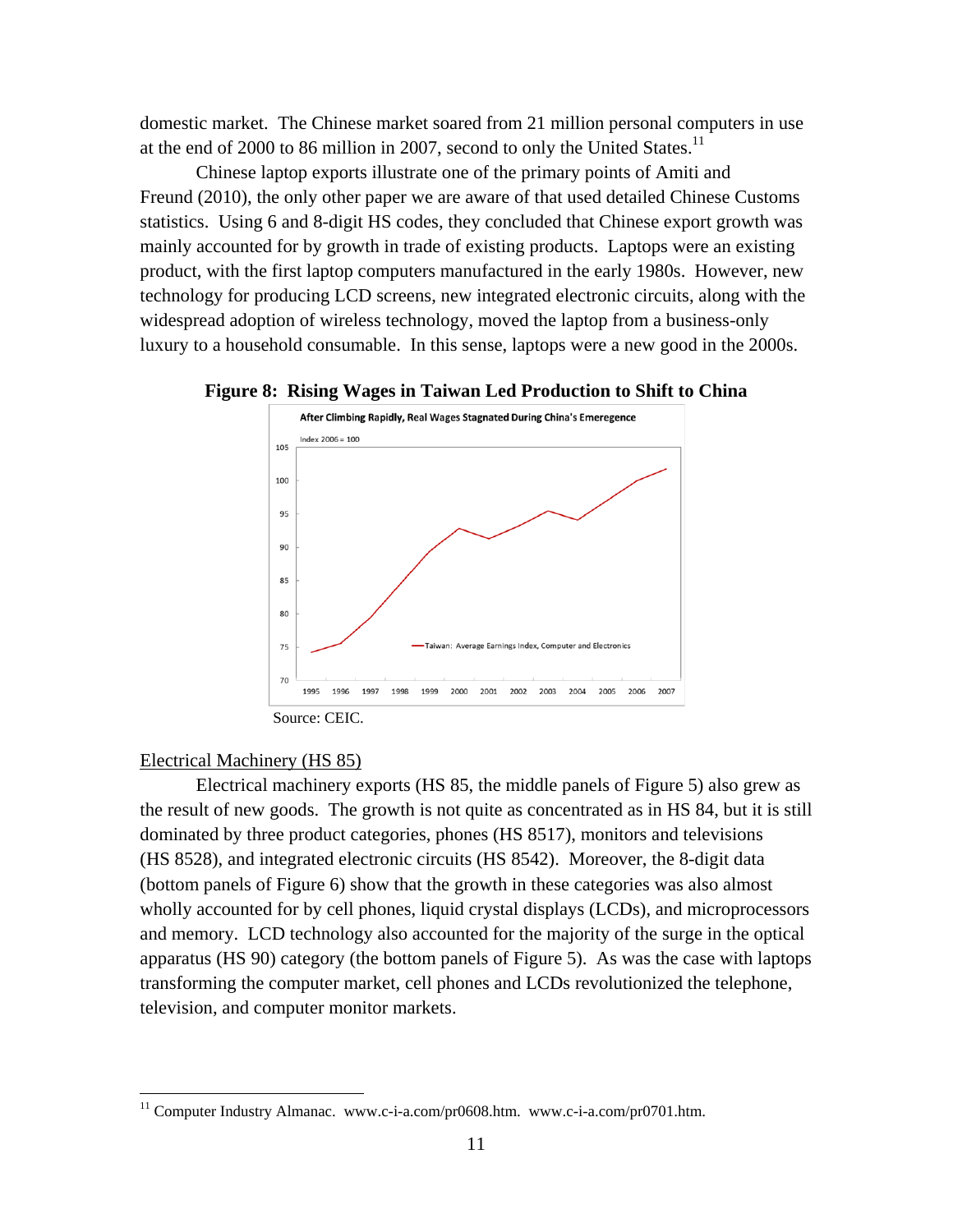#### *Cell Phones*

Like for laptops, soaring global and domestic demand fueled China's rise in cell phone production and exports. Global cell phone users rose from about 750 million in 2000 to roughly 4 billion in  $2008<sup>12</sup>$  Chinese mobile phone subscriptions rose from 85 million in 2000 to around 550 million in 2007 and 750 million in 2009, the largest market in the world. Led by Motorola, all of the major multinational cell phone manufacturers transferred at least some, and in some cases all, of their handset production to China.<sup>13</sup> Although initially dominated by these firms, Chinese companies are gaining market share both at home and abroad. U.S. trade data reflects the growth of the global market and China's market share. U.S. imports of telephone sets rose from \$12 billion in 2001 to \$55 billion in 2007, with China's share rising from 12 percent to 38 percent (Figure 9). Of this 2007 total, \$28 billion were imports of cell phones with China accounting for half of these.



**Figure 9: U.S. Imports of Phones<sup>14</sup>**

Source: U.S. International Trade Commission Dataweb.

## *Liquid Crystal Displays (LCDs)*

1

The market for televisions and computer monitors experienced a technical revolution over the past decade. In 2000, cathode ray tube (CRT) technology dominated the two markets. By 2004, LCDs and CRTs each had about half of the global market for computer monitors, but CRTs still accounted for around 90 percent of the television market. However, by 2008, LCDs accounted for more than 50 percent of the television market and, in 2009, around 70 percent.<sup>15</sup> China's NBS estimates that production of

 $12$  International Telecommunications Union. http://www.itu.int/en/pages/default.aspx <sup>13</sup> "China's Burgeoning Mobile Phone Industry," China Daily, September 2003.

http://www.chinatoday.com.cn/English/e2003/e20039/9p12.htm

 $14$  Includes HS 8517 for all years and 852520 for 2000-2006.

<sup>&</sup>lt;sup>15</sup> Display Search. http://www.displaysearch.com/cps/rde/xchg/displaysearch/hs.xsl/index.asp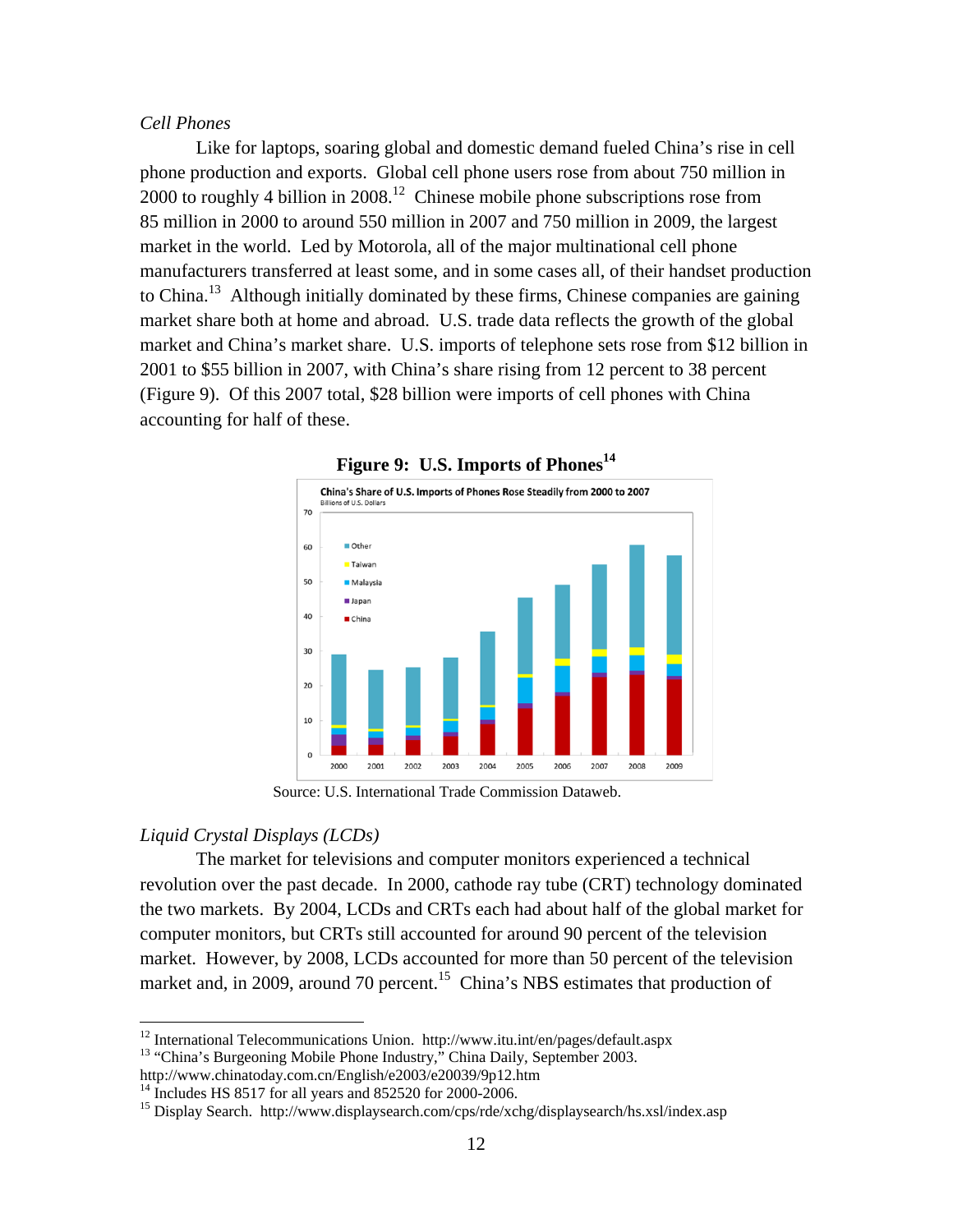color televisions in China doubled from 42 million units in 2001 to 84 million in 2007. China accounted for only 3 percent of the \$8 billion in U.S. imports of televisions in 2001. By 2007, 39 percent of the \$39 billion in U.S. imports came from China (Figure 10).



**Figure 10: U.S. Imports of Televisions and Monitors (HS 8528)** 

# *Integrated Electronic Circuits*

<u>.</u>

Although microprocessors and memory have been a part of personal computers since their introduction in the late 1970s, the rapid turnover of the technology in these products, with new manufacturing processes required for each successive generation, makes them similar to "new" products every few years. For example, between 2000 and 2008, there were 4 different production processes, characterized by ever smaller etching technology, utilized by the main semiconductor manufacturers. Because of the everchanging technology and highly specialized processes, the capital requirements can be enormous. For example, a new semiconductor fabrication plant can cost as much as \$5 billion dollars, with the equipment and necessary inventory holdings costing billions more.<sup>16</sup> To be profitable, the plants need to run at high volumes. According to the NBS, Chinese production of semiconductor integrated circuits increased from less than 6 billion pieces in 2000 to 42 billion pieces in 2007.

Unlike for the other categories of exports discussed, the United States is not one of the primary markets for Chinese exports of integrated circuits. U.S. imports of integrated circuits have remained relatively flat since 2002 at around \$22 billion, with China accounting for only \$1.4 billion in 2007. This is likely because integrated circuits are an intermediate good, with China primarily exporting them to other countries as a

Source: U.S. International Trade Commission Dataweb.

<sup>16</sup> http://spectrum.ieee.org/semiconductors/design/the-new-economics-of-semiconductor-manufacturing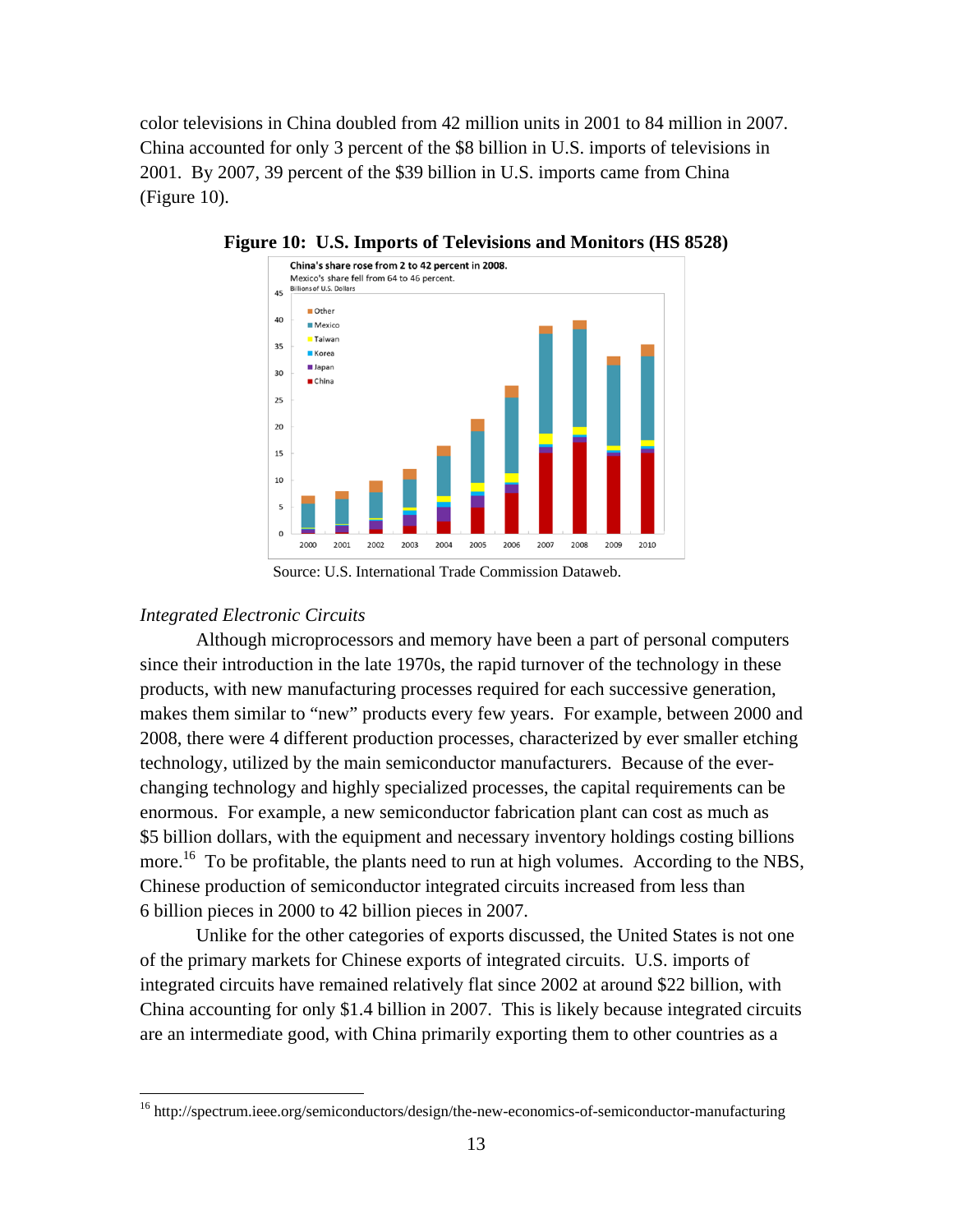step in the production process; the United States, however, may well be the primary market for the final product.

## **SECTION 3: The Effect of the Rise in Chinese Exports on Global Manufacturing**

From 2000 to 2007, the value added of Chinese manufacturing output more than doubled in real terms, and its share of world manufacturing rose from less than 9 percent to 14½ percent (Figure 11).<sup>17</sup> This nearly 6 percentage point increase in China's share of global manufacuring came mainly at the expense of advanced economies. The U.S. share of world manufacturing fell 2½ percentage points (from 23 percent to 20½ percent), Japan's fell 1¼, percentage points, Italy's and the United Kingdom's fell about 1 percentage point, and the shares of Germany, Canada, and France each fell a little more than  $\frac{1}{2}$  percentage point. Besides China, the only countries to gain at least  $\frac{1}{2}$  percentage point were South Korea and India.



**Figure 11: Change in Global Manufacturing Share, 2000-2007** 

The loss of manufacturing shares by the advanced economies was not because manufacturing output fell, but because it did not grow as fast as in emerging market economies. Nevertheless, increases in productivity, owing in part to heightened competition from China, led to declines in manufacturing employment in most advanced economies. The United States and the United Kingdom led the declines with manufacturing employment falling by more than 20 percent in the United States and 27 percent in the United Kingdom, despite the fact that manufacturing value added grew 14 percent in the United States and was flat in the United Kingdom. To gain a bettter understanding of the effect of the rise in Chinese exports on the manufacturing sectors of

<u>.</u>

Source: United Nations Statistics Division.

<sup>&</sup>lt;sup>17</sup> U.N. Statistics. Value-added in U.S. dollars by economic activity at constant 2005 prices.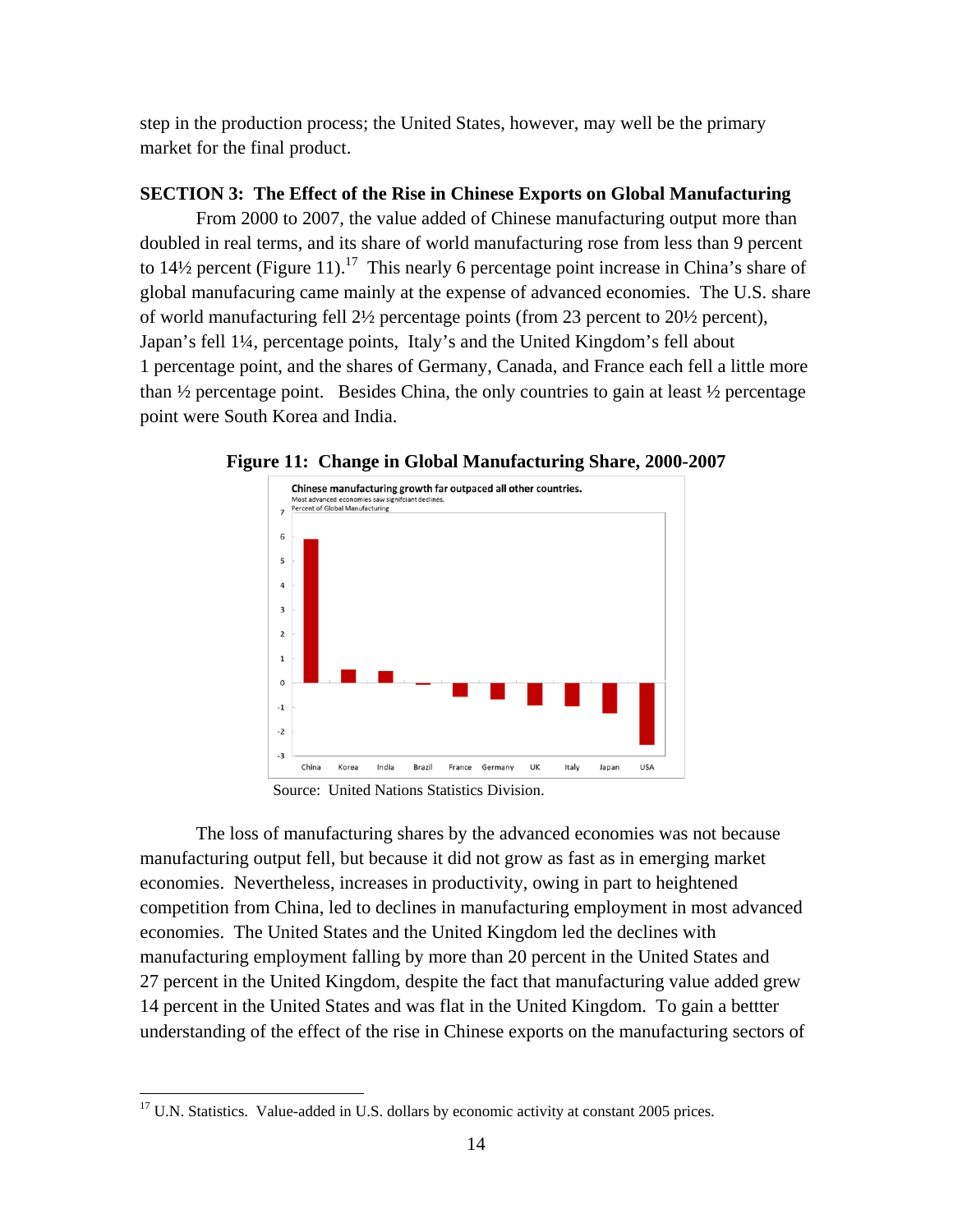the advanced economies, we examine more closely the impact on manufacturing employment in the United States.

#### *United States*

The manufacturing sector has been shrinking as a share of the U.S. economy since the early 1970s, but through 2000 real manufacturing production continued to climb and employment in the manufacturing sector remained stable except for fluctuations correlated with the business cycle (Figure 12). However, between January 2000 and December 2007, manufacturing employment in the United States fell by 3.6 million, nearly 21 percent, to 13.7 million.



**Figure 12: U.S. Manufacturing Employment** 

Source: Bureau of Labor Statistics.

No doubt some of these losses were attributable to the 2001 recession. But as shown in Figure 13, overall manufacturing job losses *during* the 2001 recession were not unusual by historical U.S. standards. The panel plots manufacturing employment in the months centered around recession troughs (as designated by the NBER), indicated by the vertical line. The blue line corresponds to the average experience over the post-war recessions prior to the 2001 recession, which is plotted as the red line. The pattern of manufacturing employment was very typical prior to the recession and through its trough, but atypical from that point onward. In the past, manufacturing employment began to rebound within 6 months of the trough, but following the 2001 recession, manufacturing employment contined to fall for 2 years and then only flattened out rather than recover.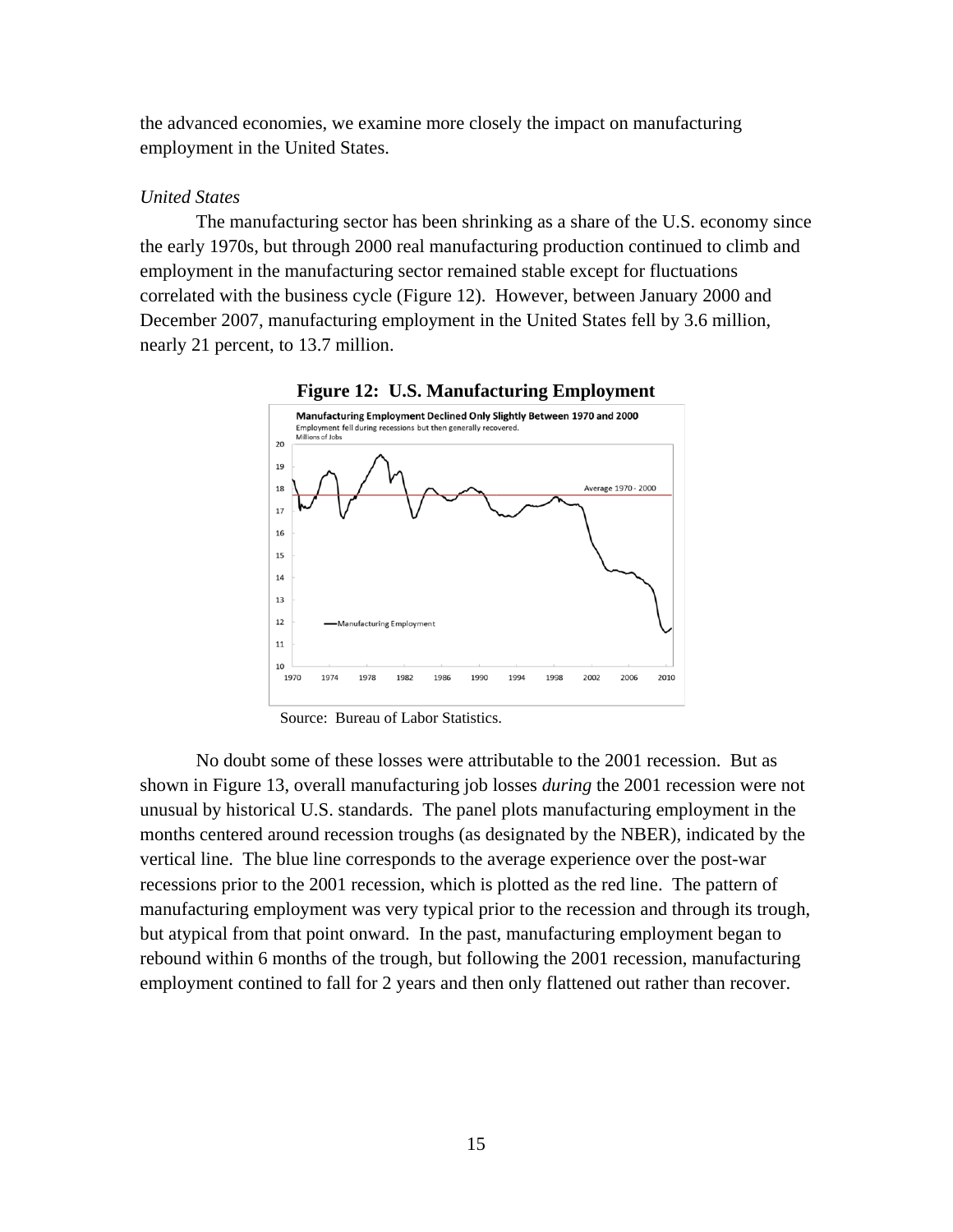

**Figure 13: U.S. Recessions and Manufacturing Employment** 

Source: Bureau of Labor Statistics, Bureau of Economic Analysis.

To better quantify the different forces affecting U.S. employment, we regress the log difference of quarterly manufacturing employment on a constant, and the log differences of U.S. GDP, foreign GDP (weighted by U.S. exports), and investment in equipment and software (E&S). The right-hand side variables were estimated using third degree polynomials of four lags. We also include a first-order autoregressive error term, AR(1). The results are reported in Table 1, with the statistics for the sum of the lags reported for the economic variables. We estimated the equation through 1999:Q4 in order to allow for out-of-sample forecasts from 2000 forward, our period of interest.

| Dependent Variable: Log-difference Manufacturing Employment |             |            |             |  |  |  |  |  |  |
|-------------------------------------------------------------|-------------|------------|-------------|--|--|--|--|--|--|
| Variable                                                    | Coefficient | Std. Error | t-Statistic |  |  |  |  |  |  |
| C                                                           | $-0.015$    | 0.002      | $-7.747$    |  |  |  |  |  |  |
| US GDP                                                      | 0.604       | 0.277      | 2.182       |  |  |  |  |  |  |
| For GDP                                                     | 0.948       | 0.256      | 3.712       |  |  |  |  |  |  |
| E&S Inv.                                                    | 0.112       | 0.074      | 1.517       |  |  |  |  |  |  |
| AR(1)                                                       | 0.319       | 0.096      | 3.319       |  |  |  |  |  |  |
|                                                             |             |            |             |  |  |  |  |  |  |
| $R^2$                                                       | 0.816       |            |             |  |  |  |  |  |  |
| Adj. $R^2$                                                  | 0.791       |            |             |  |  |  |  |  |  |

| ×<br>٠<br>۰,<br>٠<br>I |  |
|------------------------|--|

\*Independent variables are log differences.

The coefficients on the GDP variables are of the expected sign and statistically significant at the 5 percent confidence level. The coefficient on investment falls just short of signficance at the 10 percent level. The inclusion of the autoregressive term has little impact on the coefficients and significance of the other variables as its relatively low value would suggest. In Figure 14, we show dynamic forecasts of the model through the 1980 and 1990 recessions. The model does a very good job of capturing both the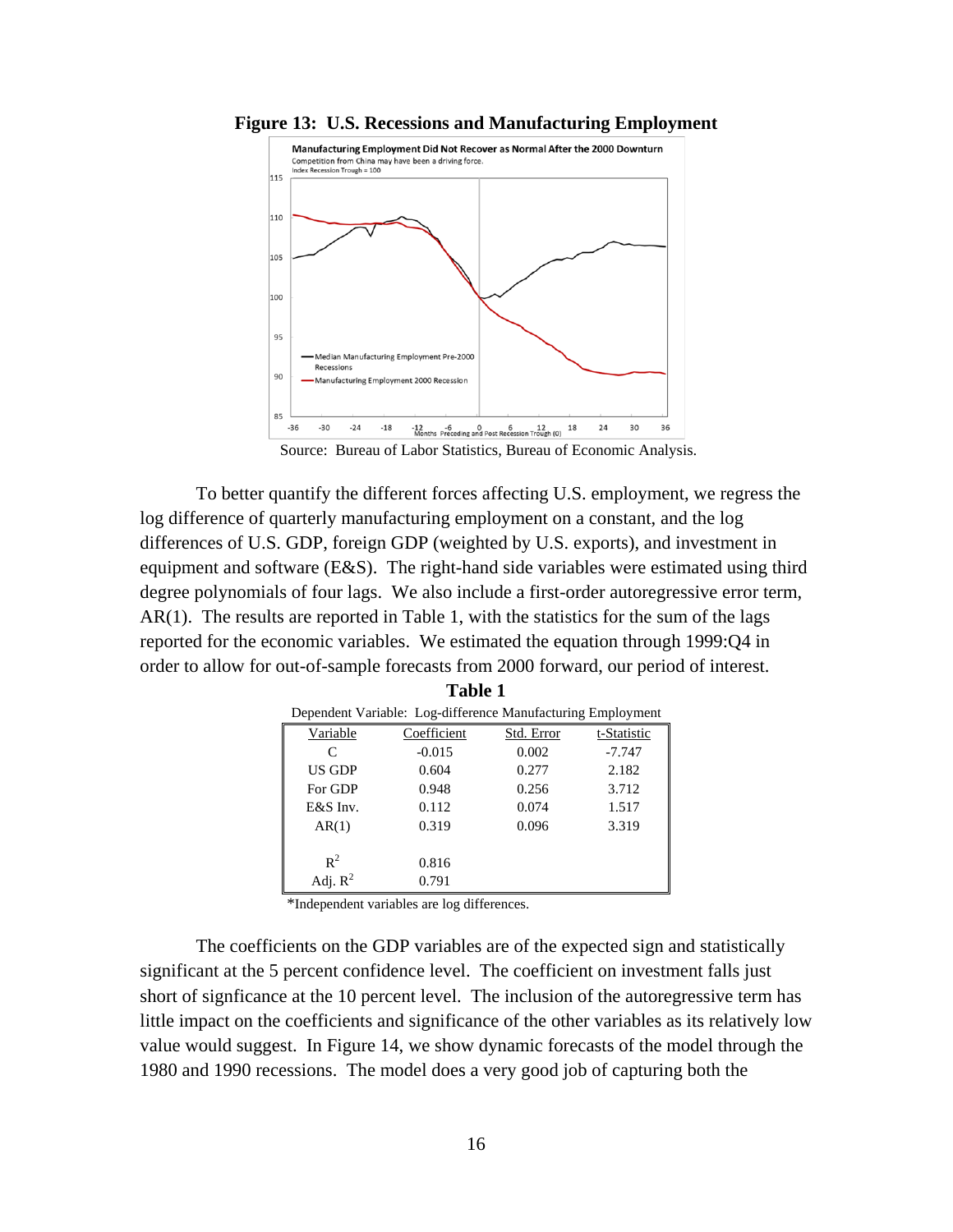contours and levels of employment, despite the very different characteristics of the two recessions.



**Figure 14: Model Fit of the 1980 and 1990 Recessions** 

Figure 15 shows our out-of-sample forecast for manufacturing employment from 2000 through the fourth quarter of 2007. The model matches the general shape of employment through this period but significantly underestimates the job losses from the trough of the recession in the fourth quarter of 2001 through the end of  $2003$ .<sup>18</sup> It is important to note that the model shows that even after the recession's trough, U.S. GDP and investment growth were not sufficiently robust to prevent a further decline in employment over the next two years or a substantive rebound thereafter. We could not find a domestic macro variable capable of explaining the gap between the model fit and the data.



**Figure 15: Out-of-Sample Forecast of 2001 Recession** 

 $\overline{a}$ 

 $18$ <sup>18</sup> The same exercise done in-sample produces essentially the same result.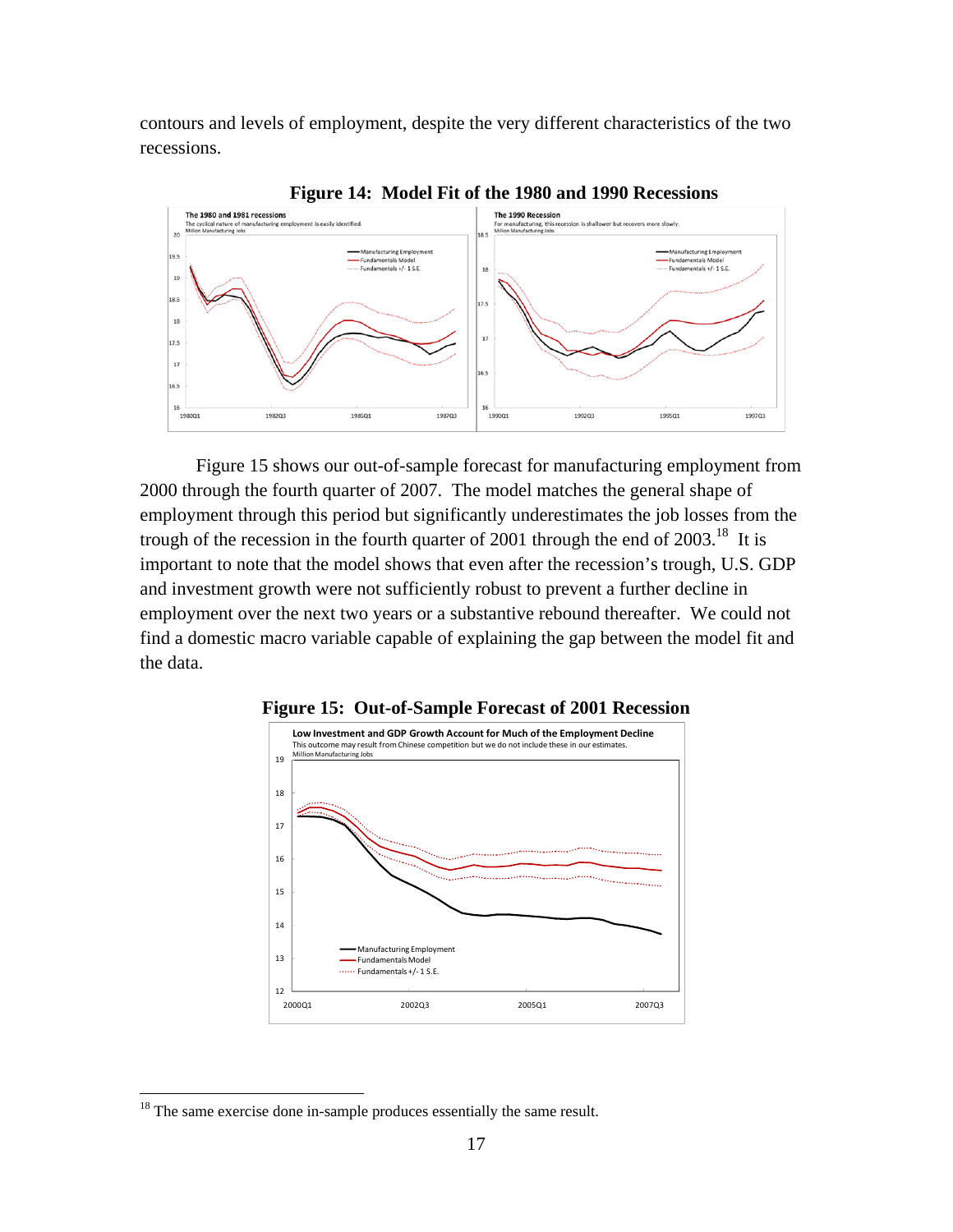Chinese exports, competing with U.S.-produced goods in the domestic and foreign markets, likely account for part of this unusual pattern. U.S. job losses were concentrated in those sectors where Chinese exports grew most rapidly—more than half of the losses were in the apparel and textiles, furniture, metals, and computer industries (Figure 16).



**Figure 16: U.S. Employment Losses by Industry, 2000-2007** 

## An Examination Industry-by-Industry

To quantify the effect of Chinese competition on U.S. manufacturing employment, we regress the log change in employment on the log change in Chinese import penetration, the log change in import penetration excluding China, and the log change in U.S. industrial production. Import penetration is defined as the ratio of imports to domestic demand, and demand is calculated as industrial production minus the change in inventories and net exports. The first two columns of the table quantifies the estimated impact of import pentration on jobs. The number takes the coeficient on the relevant variable and multiplies it by the change in that variable between 2001 and 2007. The next four columns give the results of the regressions for the import pentration variables. Numbers highlighted in bold are statistically significant. The first line of the table shows the results of a panel regression with industry fixed effects (at the 3-digit NAICS level). A one percent increase in Chinese import penetration reduces employment across these manufacturing sectors by almost 3 percent. In contrast, the same increase in imports from other countries boosts employment by over 8 percent. Both coeficients are highly statistically significant. Moving down the table, regressions are conducted one industry at a time. The estimated job losses are concentrated in three industries. Fabricated metal, machinery, and computers. These three industries have relatively large coefficients and were large employers in 2001.

The panel regression coefficient implies that domestic competition from Chinese exports can account for approximately ¾ million of the 3½ million manufacturing jobs

Source: Bureau of Labor Statistics.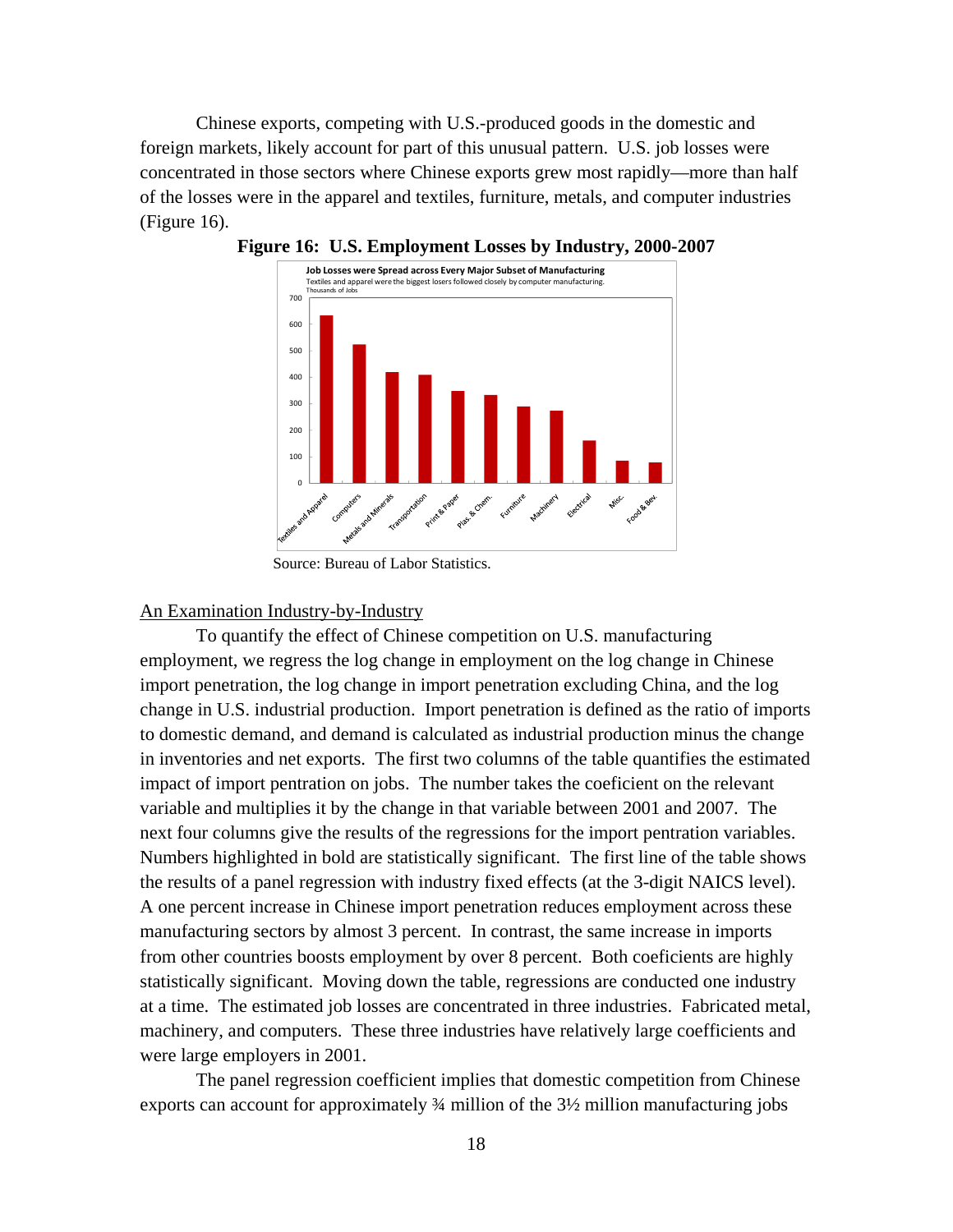lost. This regression may underestimate the effect on U.S. employment of Chinese exports by not fully capturing the effect of Chinese competition with U.S. exports in foreign markets.

|                       |                            | Cummulative Impact of Import Penetration on Jobs* |                   |                |               |                      |               |  |
|-----------------------|----------------------------|---------------------------------------------------|-------------------|----------------|---------------|----------------------|---------------|--|
|                       |                            | <b>Chinese Jobs</b>                               | <b>World Jobs</b> | Chinese        |               | <b>World Imports</b> |               |  |
|                       |                            | Impact                                            | Impact            | <b>Imports</b> | <b>T-Stat</b> | ex China             | <b>T-Stat</b> |  |
| <b>Panel Estimate</b> |                            | $-788$                                            | 464               | $-2.89$        | $-2.6$        | 8.39                 | 4.3           |  |
|                       | <b>Industry Estimates</b>  |                                                   |                   |                |               |                      |               |  |
| 311                   | Food                       | 12                                                | $-26$             | 1.14           | 0.2           | $-7.03$              | $-0.9$        |  |
| 312                   | Bev. and Tobacco           | $\mathbf 0$                                       | -6                | 4.15           | 1.7           | $-8.99$              | $-0.6$        |  |
| 313                   | <b>Textiles</b>            | 8                                                 | 4                 | 3.45           | 0.7           | 7.82                 | 0.5           |  |
| 314                   | <b>Txtl. Mill Products</b> | $-46$                                             | 9                 | $-34.85$       | $-2.6$        | 15.37                | 1.0           |  |
| 315                   | Apparel                    | $-25$                                             | 1                 | $-8.30$        | $-1.3$        | 0.70                 | 0.1           |  |
| 316                   | Leather                    | $-13$                                             | 4                 | $-50.31$       | $-1.7$        | 19.90                | 0.7           |  |
| 321                   | Wood                       | 32                                                | 6                 | 10.85          | 1.4           | 19.54                | 7.6           |  |
| 322                   | Paper                      | $-29$                                             | 3                 | $-8.07$        | $-1.4$        | 5.34                 | 0.7           |  |
| 323                   | <b>Printed Matter</b>      | -8                                                | 0                 | $-2.14$        | $-0.3$        | 0.02                 | 0.0           |  |
| 324                   | Petroleum                  | $\Omega$                                          | $\Omega$          | 0.22           | 0.2           | $-2.08$              | $-0.4$        |  |
| 325                   | Chemicals                  | -8                                                | 8                 | $-1.66$        | $-0.9$        | 4.62                 | 0.9           |  |
| 326                   | Plastics                   | 38                                                | $-13$             | 8.84           | 0.6           | $-7.03$              | $-0.3$        |  |
| 327                   | <b>NonMetal Mineral</b>    | $-16$                                             | 19                | $-13.60$       | $-1.8$        | 42.87                | 6.7           |  |
| 331                   | <b>Primary Metal</b>       | $-1$                                              | 18                | $-0.28$        | $-0.1$        | 8.28                 | 1.3           |  |
| 332                   | <b>Fabricated Metal</b>    | $-242$                                            | 155               | $-29.04$       | $-3.5$        | 41.98                | 3.9           |  |
| 333                   | Machinery                  | $-123$                                            | 71                | $-16.16$       | $-2.5$        | 30.02                | 3.6           |  |
| 334                   | Computers                  | $-149$                                            | 39                | $-13.41$       | $-0.5$        | 16.83                | 0.8           |  |
| 335                   | Electrical Equip.          | $-26$                                             | 47                | $-11.25$       | $-0.6$        | 30.06                | 1.5           |  |
| 336                   | Transportation             | 24                                                | 16                | 2.28           | 1.0           | 17.17                | 1.5           |  |
| 337                   | Furniture                  | -6                                                | 13                | $-2.24$        | $-0.2$        | 17.73                | 1.0           |  |
| 339                   | Misc.                      | $-18$                                             | 19                | $-9.23$        | $-2.9$        | 9.83                 | 2.0           |  |

**Table 2** 

\* Percent change in employment to a percent change in import penetration

We attempt to illustrate this competition in Figure 17. Each point of the scatter plot represents the value of U.S. exports in 2000 (horizontal axis) and 2007 (vertical axis). The points are drawn from the 100 largest 4-digit HS categories in 2007. We shaded a point red if that category was also one of the top 50 categories of Chinese export growth measured in dollars. The red dots primarily fall below the trend line (dashed-red). Moreover, the red-shaded points that fall below the 45 degree line, indicating that those categories fell in dollar value between 2000 and 2007, are all high-tech goods.

As these high-tech goods evolved rapidly in the 2000s, the United States did not make the capital investment necessary to maintain its competitive position because of the bursting of the tech bubble and ensuing recession. In 2002 and 2003, the stock of private fixed assets in the computer and electronics industry fell for the first time in the postwar era. In contrast, Chinese investment in high-tech was soaring. Chinese fixed asset investment in communications, computer, and other electronics industries doubled between 2004, the first year of available data, and 2007. Of course, it is difficult to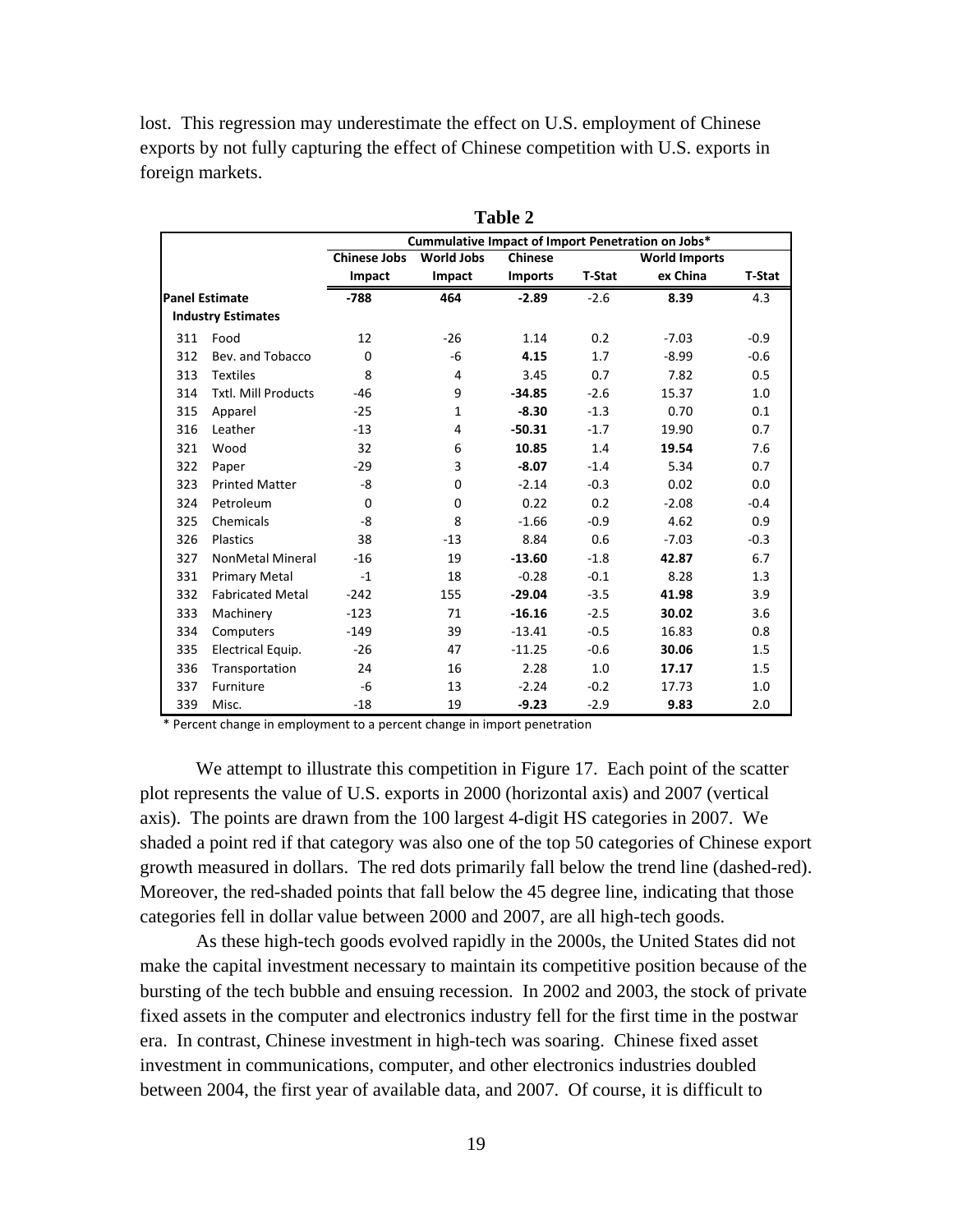determine whether U.S. investment was lacking because of Chinese competition or whether the lack of investment opened the door to said competition. But regardless of the cause, with U.S. manufacturing capacity stagnant, there was an opportunity for Chinese producers to gain market share, both of the U.S. import market and the global market.



**Figure 17: Chinese Competition with U.S. Exports** 

Source: U.S. International Trade Commission Dataweb.

The welfare implications for the United States of the increase in Chinese exports is beyond the scope of this paper, but it is important to note that it is not at all clear that the costs outweighed the benefits. Although the loss of manufacturing jobs is obviously costly to those individuals, the benefits to society included lower prices, more rapid adoption of new technology, and efficiency gains from the removal of trade barriers and through increased competition. Kamin et al (2006) estimated that for every percentage point increase in China's import share, U.S. import price inflation was reduced by about 1 percentage point. According to this estimate, the increase in China's import share between 2000 and 2007 reduced the 2007 level of import prices by about 8 percent. The United States also appears to have efficiently reallocated its labor resources, with economy-wide job growth sufficient to push the unemployment rate in 2007 down to well below its average of the 1990s and within ½ percentage point of its all-time low in early 2000, even as the manufacturing sector shed workers.

## **SECTION 4: Implications for the future**

 $\overline{a}$ 

In the aftermath of the global financial crisis, U.S. investment has been lackluster. Like in the early part of the 2000s, the stock of high-tech fixed capital fell in 2009 and  $2010.<sup>19</sup>$  This may once again open the door for new technologies to be dominated by

<sup>&</sup>lt;sup>19</sup> Source U.S. Department of Commerce, Bureau of Economic Analysis. Current-cost net stock of private fixed assets in the computer and electronic products industry.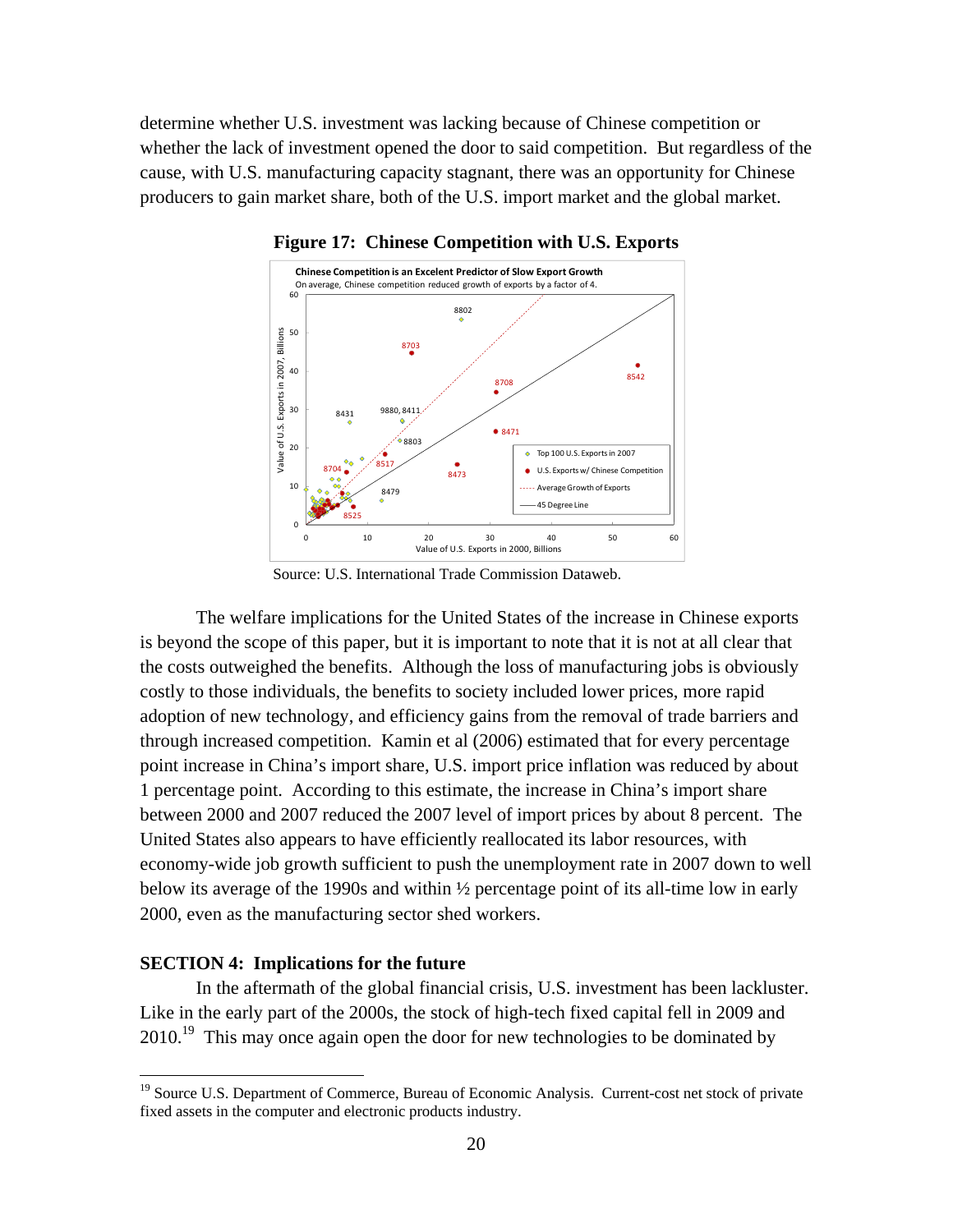foreign producers. The IMF and others project China's trade surplus will again surge. For example, in its 2011 Article IV for China, the IMF projected that Chinese exports will more than double from \$1.6 trillion in 2010 to \$4.2 trillion in 2016. But which sectors will generate this growth and to whom will these goods go?

For apparel, furniture, and steel, it is unlikely that China will be able to repeat the massive surge in exports experienced earlier this decade. China now has a high market share in these categories and the categories themselves are unlikely to experience tremendous global growth.For high-tech products, China may be able to repeat its success, but it will be difficult. For example, China already produces most of the world's laptops. For some of the products discussed in this paper, there may be some room for China to increase market share further, but China's ability to gain additional market share in these now more mature markets, with more established players, is far from certain. Although China retains the draw of its huge domestic market, recent increases in wages have likely eroded, at least to a degree, its cost advantage relative to its neighboring emerging market economies. When the next product comes along that is adopted quickly and globally, such as the cell phone, it is not clear that China will be the country best positioned to dominate the market.

A final point is that, no matter the sector, there must be an importer on the other side of China's exports. If Chinese exports increase by \$2.6 trillion, then the rest of the world's imports must also increase by that sum. This notion often gets swept under the carpet. For example, the IMF's April 2011 WEO projects the current account surplus of the emerging and developing economies will increase by more than \$520 billion between 2010 and 2016 but that the deficit in the advanced economies will increase by only \$200 billion—the majority of the burgeoning surplus in the emerging markets is added to the statistical discrepancy.

## **SECTION 5: Conclusion**

This paper examines the underlying causes of China's rapid growth of exports over the past decade. An undervalued exchange rate likely contributed to a degree, but export growth was relatively concentrated in select industries when one would expect the exchange rate to have a broader impact. Labor-intensive industries such as apparel, textiles, and furniture, benefited from China's WTO ascension. The apparel and textile industries saw massive gains following the expiration of multilateral agreements which had limited China's exports. Capital and energy-intensive industries, particularly iron and steel, benefited from government subsidies. These industries also benefited from Chinese reforms that led to state-owned enterprises becoming increasingly profitable. These profits, retained by the SOEs, resulted in an expansion of capacity and production beyond the domestic market's ability to absorb it.

These explanations, however, can take one only so far, as nearly half of Chinese export growth occurred in the "machinery" categories. It is only by examining more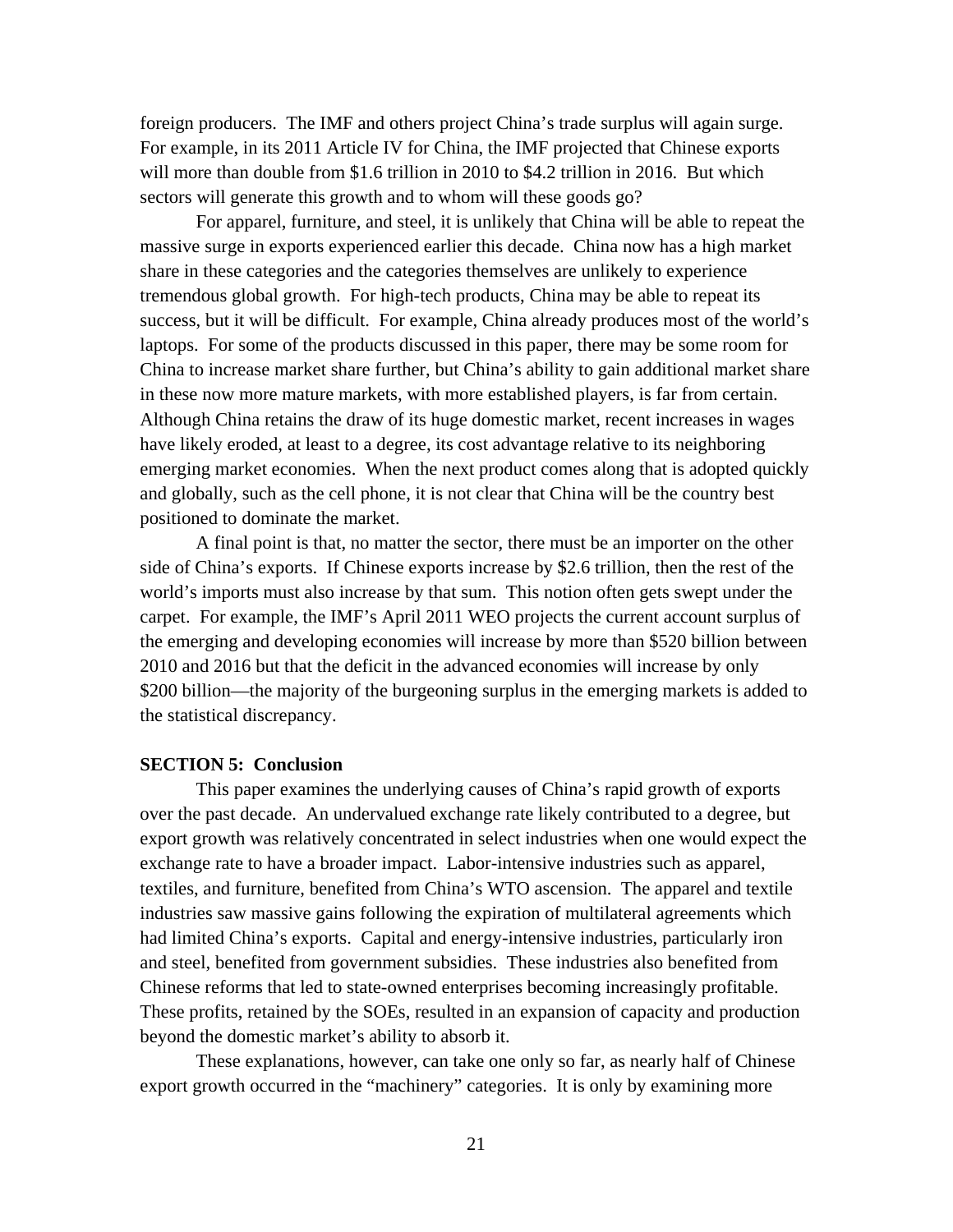detailed Chinese trade data that one can see that this growth was heavily concentrated in a few specific high-tech products—cell phones, laptops, liquid crystal displays, and integrated electronic circuits. China was able to rapidly increase its exports of these products because of: industrial policy, such as science parks, that specifically encouraged these types of exports; an explosion in global demand for these products, with Chinese domestic demand leading the way; and, finally, a sharp fall in U.S. high-tech fixed investment, which contributed to China's ability to dominate these new technologies.

Further, this expansion of Chinese exports led to a decline in manufacturing share of the advanced economies, and in many cases a decline in manufacturing employment. We show that Chinese exports can help account for a significant portion of U.S. job losses at the industry level, but that macroeconomic fundamentals explain the majority of the fall in U.S. manufacturing employment between 2000 and 2007. Also, as we have noted earlier, quite a number of the jobs lost over this period, particularly in the textile, apparel, and furniture industries, would have moved to China earlier, owing to its natural comparative advantage in labor-intensive production, if not for protective tariffs and trade agreements. Chinese industrial policy aided the country's exports of high-tech goods, but China was also able to gain a competitive position in key products because it invested heavily at a time of burgeoning global demand for these products and diminished U.S. investment.